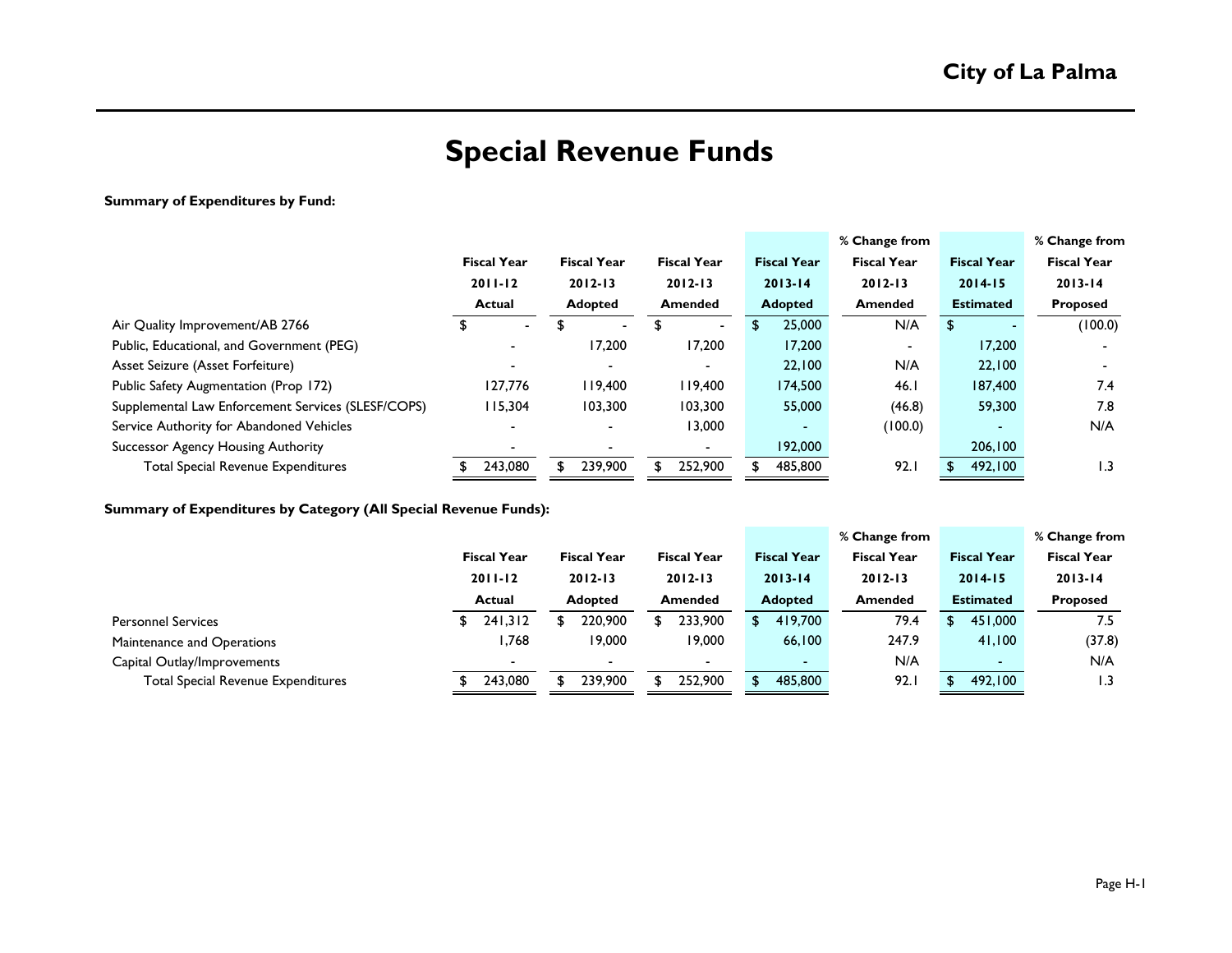## **DEPARTMENT: Account Code: 015-360 Special Revenue**

#### **Air Quality Improvement / AB2766 PROGRAM:**

|                             |                    |                |                    |        |                          |                    | % Change from      |                    | % Change from      |
|-----------------------------|--------------------|----------------|--------------------|--------|--------------------------|--------------------|--------------------|--------------------|--------------------|
|                             | <b>Fiscal Year</b> |                | <b>Fiscal Year</b> |        | <b>Fiscal Year</b>       | <b>Fiscal Year</b> | <b>Fiscal Year</b> | <b>Fiscal Year</b> | <b>Fiscal Year</b> |
|                             | $2011 - 12$        |                | $2012 - 13$        |        | $2012 - 13$              | $2013 - 14$        | $2012 - 13$        | $2014 - 15$        | $2013 - 14$        |
|                             | <b>Actual</b>      |                | <b>Adopted</b>     |        | <b>Amended</b>           | <b>Adopted</b>     | <b>Amended</b>     | <b>Estimated</b>   | <b>Adopted</b>     |
| <b>Personnel Services</b>   |                    | $\sim$         |                    | $\sim$ | $\overline{\phantom{0}}$ |                    | N/A                | \$                 | N/A                |
| Maintenance and Operations  |                    | $\blacksquare$ |                    |        | $\overline{\phantom{0}}$ | 25,000             | N/A                |                    | (100.0)            |
| Capital Outlay/Improvements |                    |                |                    |        | $\blacksquare$           |                    | N/A                |                    | N/A                |
| Total                       |                    | $\sim$         |                    | $\sim$ |                          | 25,000             | N/A                |                    | (100.0)            |
|                             |                    |                |                    |        |                          |                    |                    |                    |                    |

### PROGRAM DESCRIPTION:

This program is used to account for revenue and expenses derived from a motor vehicle registration fee imposed by Assembly Bill 2766 for trip reduction to improve air quality from mobile sources. The South Coast Air Quality Management District regulates the use of this fund.

#### PROGRAM EXPLANATION:

Code 600: Professional Contract Services: Traffic circulation element of 2013 General Plan update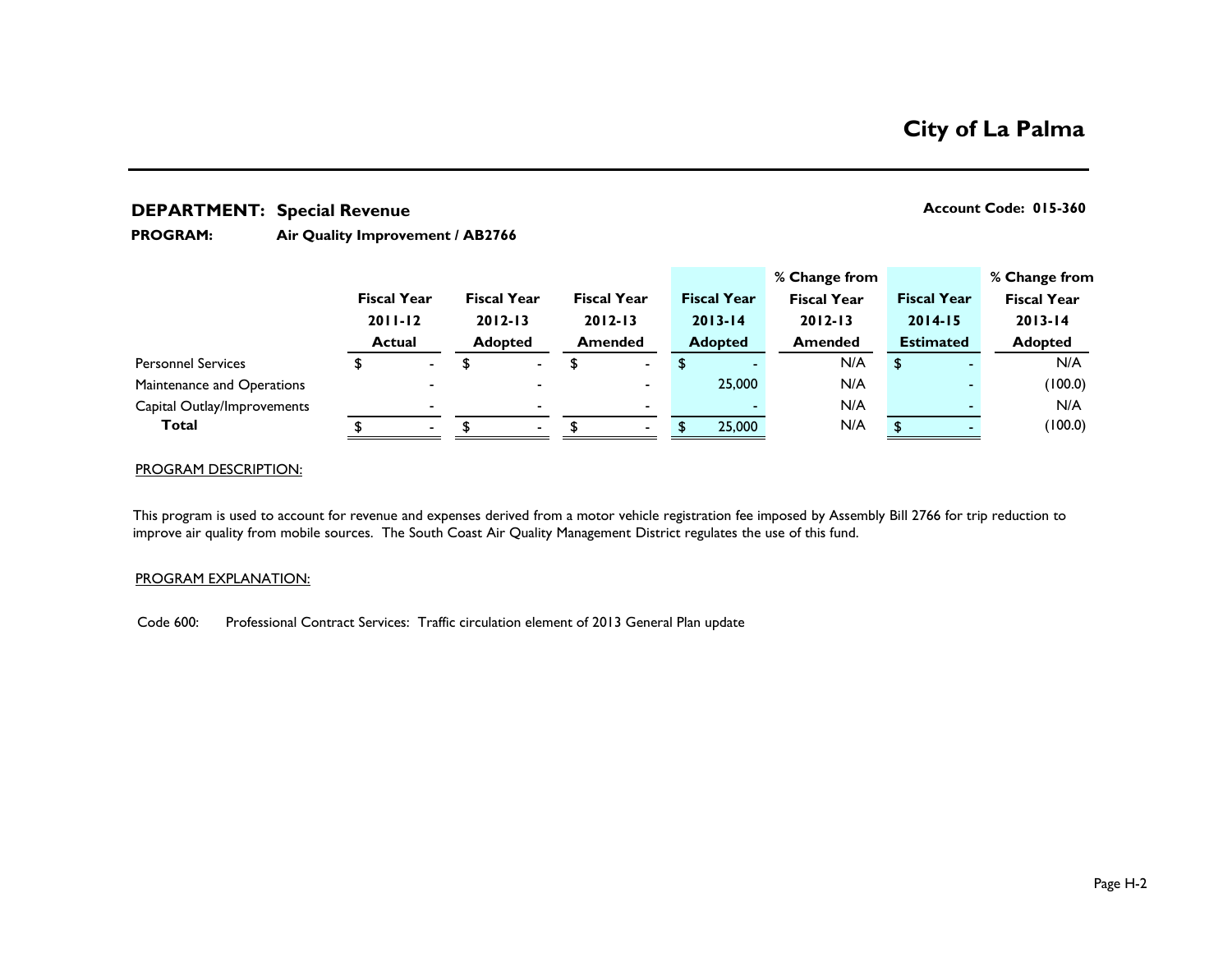# **City of La Palma**

**DEPARTMENT: Account Code: 015-360 Special Revenue Air Quality Improvement / AB2766 PROGRAM:** 

**RPORATE**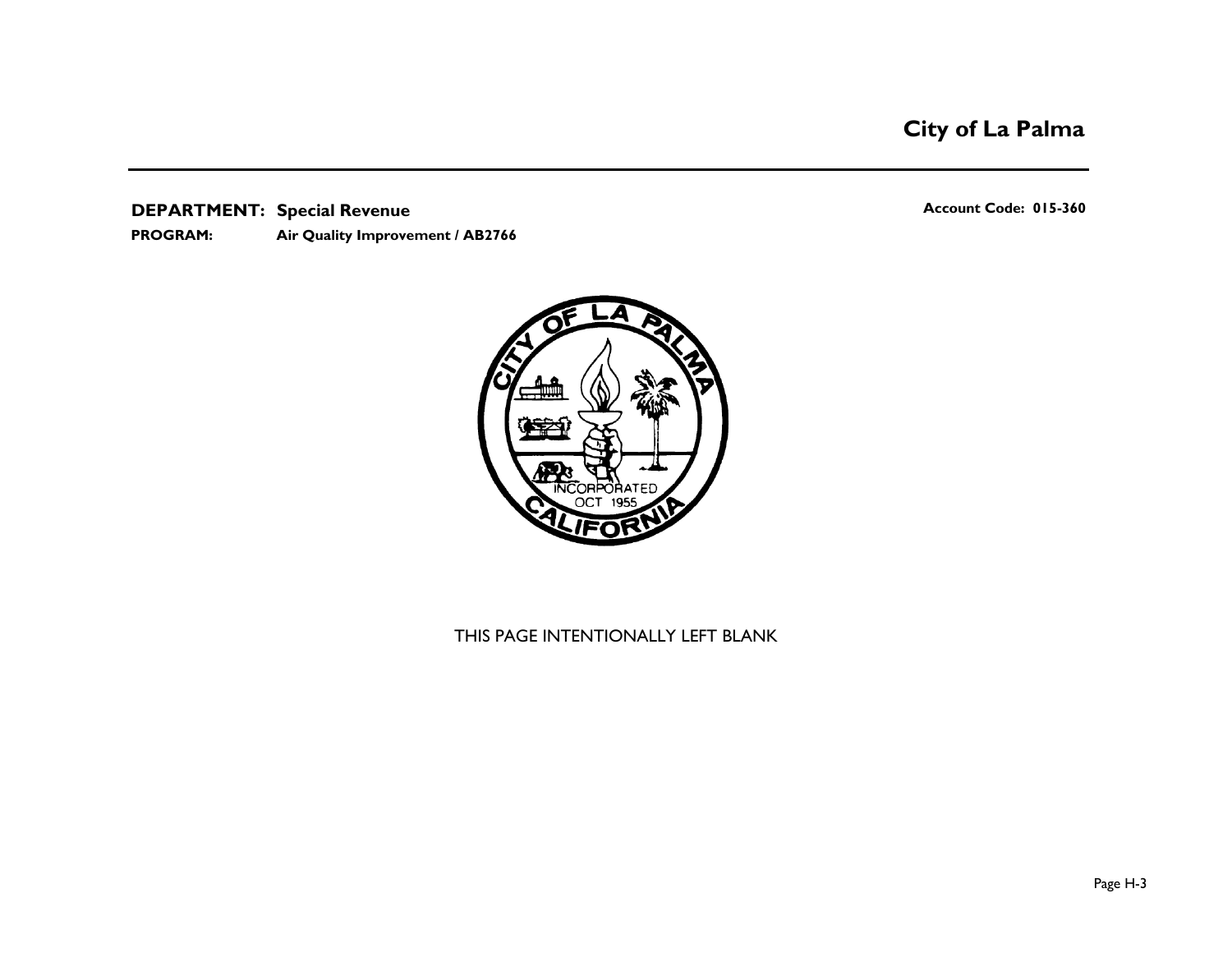|                 |                    | <b>DEPARTMENT: Special Revenue</b>                                |                                   |                                   |                                   |                                   |                                                    |                                   | Account Code: 015-360                              |
|-----------------|--------------------|-------------------------------------------------------------------|-----------------------------------|-----------------------------------|-----------------------------------|-----------------------------------|----------------------------------------------------|-----------------------------------|----------------------------------------------------|
| <b>PROGRAM:</b> |                    | Air Quality Improvement/AB2766                                    |                                   |                                   |                                   |                                   |                                                    |                                   |                                                    |
|                 |                    |                                                                   | <b>Fiscal Year</b><br>$2011 - 12$ | <b>Fiscal Year</b><br>$2012 - 13$ | <b>Fiscal Year</b><br>$2012 - 13$ | <b>Fiscal Year</b><br>$2013 - 14$ | % Change from<br><b>Fiscal Year</b><br>$2012 - 13$ | <b>Fiscal Year</b><br>$2014 - 15$ | % Change from<br><b>Fiscal Year</b><br>$2013 - 14$ |
| Code            | <b>Description</b> |                                                                   | <b>Actual</b>                     | <b>Adopted</b>                    | <b>Amended</b>                    | <b>Adopted</b>                    | <b>Amended</b>                                     | <b>Estimated</b>                  | <b>Adopted</b>                                     |
|                 |                    | <b>MAINTENANCE AND OPERATIONS</b>                                 |                                   |                                   |                                   |                                   |                                                    |                                   |                                                    |
| 600.000         |                    | <b>Professional Contract Services</b><br><b>TOTAL MAINTENANCE</b> |                                   |                                   |                                   | 25,000                            | N/A                                                |                                   | (100.0)                                            |
|                 |                    | <b>AND OPERATIONS</b>                                             |                                   |                                   |                                   | 25,000                            | N/A                                                |                                   | (100.0)                                            |
|                 |                    | <b>TOTAL EXPENDITURES</b>                                         | \$                                | $\blacksquare$                    | \$.                               | 25,000                            | N/A                                                |                                   | (100.0)                                            |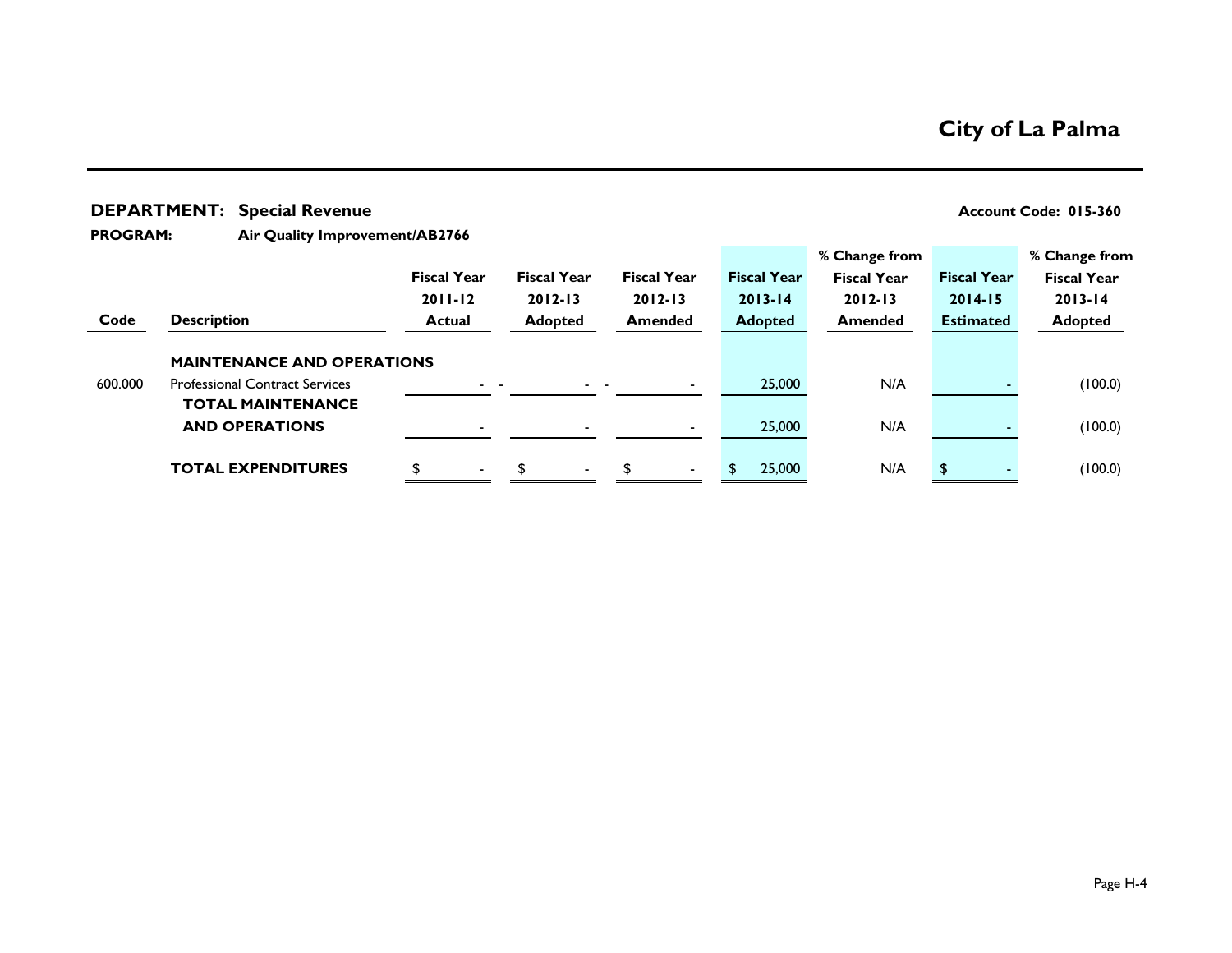# **City of La Palma**

**DEPARTMENT: Account Code: 015-360 Special Revenue**

### **PROGRAM: Air Quality Improvement/AB2766**

`

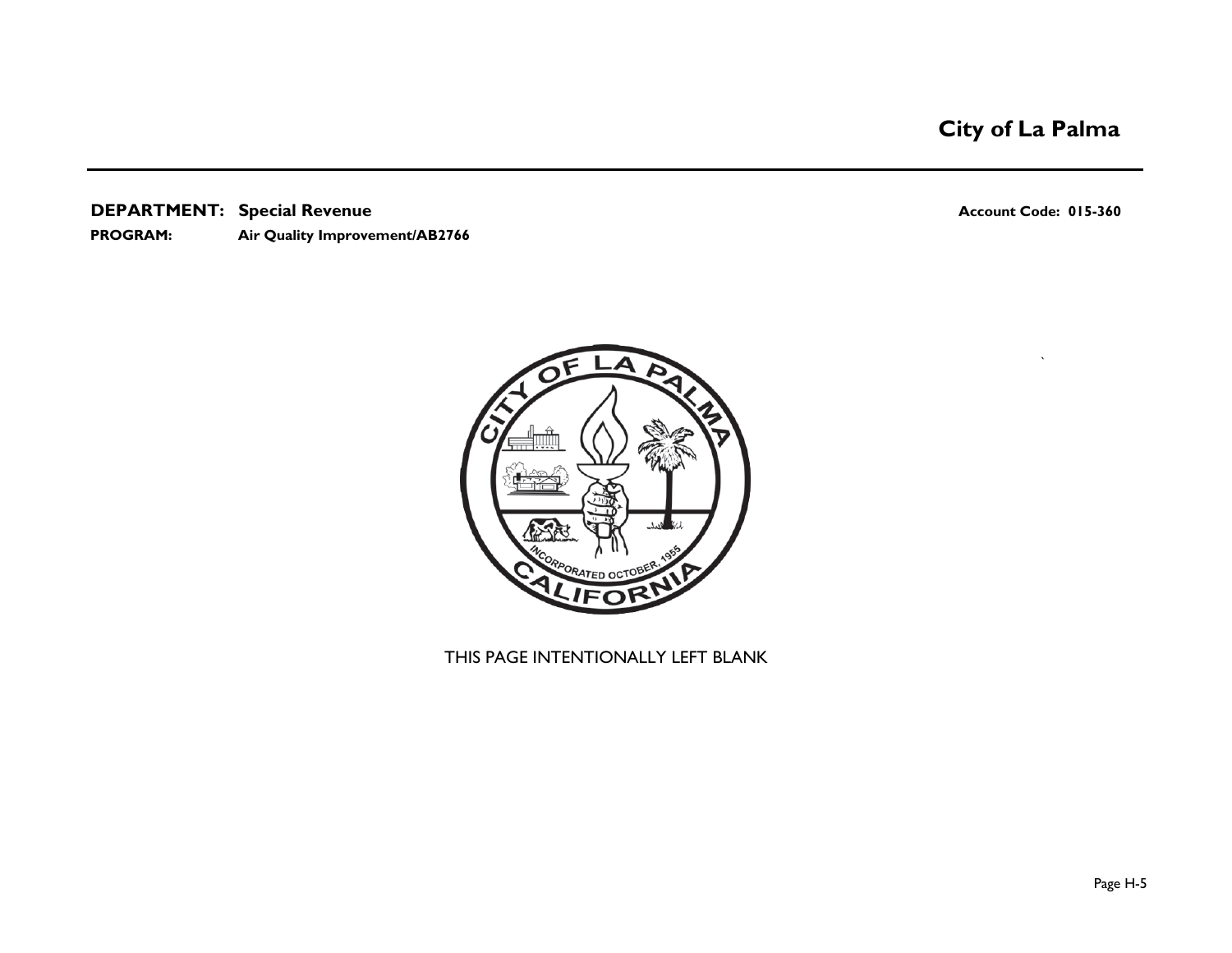#### **DEPARTMENT: Account Code: 016-110 Special Revenue Public, Educational, and Government (PEG) PROGRAM:**

|                             |               |                          |                    |                    |                    | % Change from            |                    | % Change from      |
|-----------------------------|---------------|--------------------------|--------------------|--------------------|--------------------|--------------------------|--------------------|--------------------|
|                             |               | <b>Fiscal Year</b>       | <b>Fiscal Year</b> | <b>Fiscal Year</b> | <b>Fiscal Year</b> | <b>Fiscal Year</b>       | <b>Fiscal Year</b> | <b>Fiscal Year</b> |
|                             |               | $2011 - 12$              | $2012 - 13$        | $2012 - 13$        | $2013 - 14$        | $2012 - 13$              | $2014 - 15$        | $2013 - 14$        |
|                             | <b>Actual</b> |                          | <b>Adopted</b>     | <b>Amended</b>     | <b>Adopted</b>     | <b>Amended</b>           | <b>Estimated</b>   | <b>Proposed</b>    |
| <b>Personnel Services</b>   |               | $\blacksquare$           | $\sim$             | $\blacksquare$     |                    | N/A                      | \$                 | N/A                |
| Maintenance and Operations  |               | $\overline{\phantom{0}}$ | 17.200             | 17,200             | 17,200             | $\overline{\phantom{0}}$ | 17,200             |                    |
| Capital Outlay/Improvements |               |                          |                    |                    |                    | N/A                      |                    | N/A                |
| Total                       |               | $\overline{\phantom{0}}$ | 17,200             | 17,200             | 17,200             | $\overline{\phantom{0}}$ | 17,200             |                    |

### PROGRAM DESCRIPTION:

The City receives Public, Educational, and Government (PEG) funding through its franchise agreement with Time-Warner Cable and through statewide video franchises. The City's Community Bulletin Board on Channel 26 runs 24 hours a day, 7 days a week, and is designed to inform the public about City programs and important issues facing the area in general. Funding also provides for public service announcements, cable drops at public facilities, and offsets staff and consultant salaries as they relate to PEG affiliated activities.

#### PROGRAM EXPLANATION:

- Code 600: Funds budgeted in this code include professional contract services for the following: Cable service for 5 public facility locations
- Code 604: Annual maintenance fee for remote access software
- Code 733: Graphic art required for producing the Community Bulletin Board.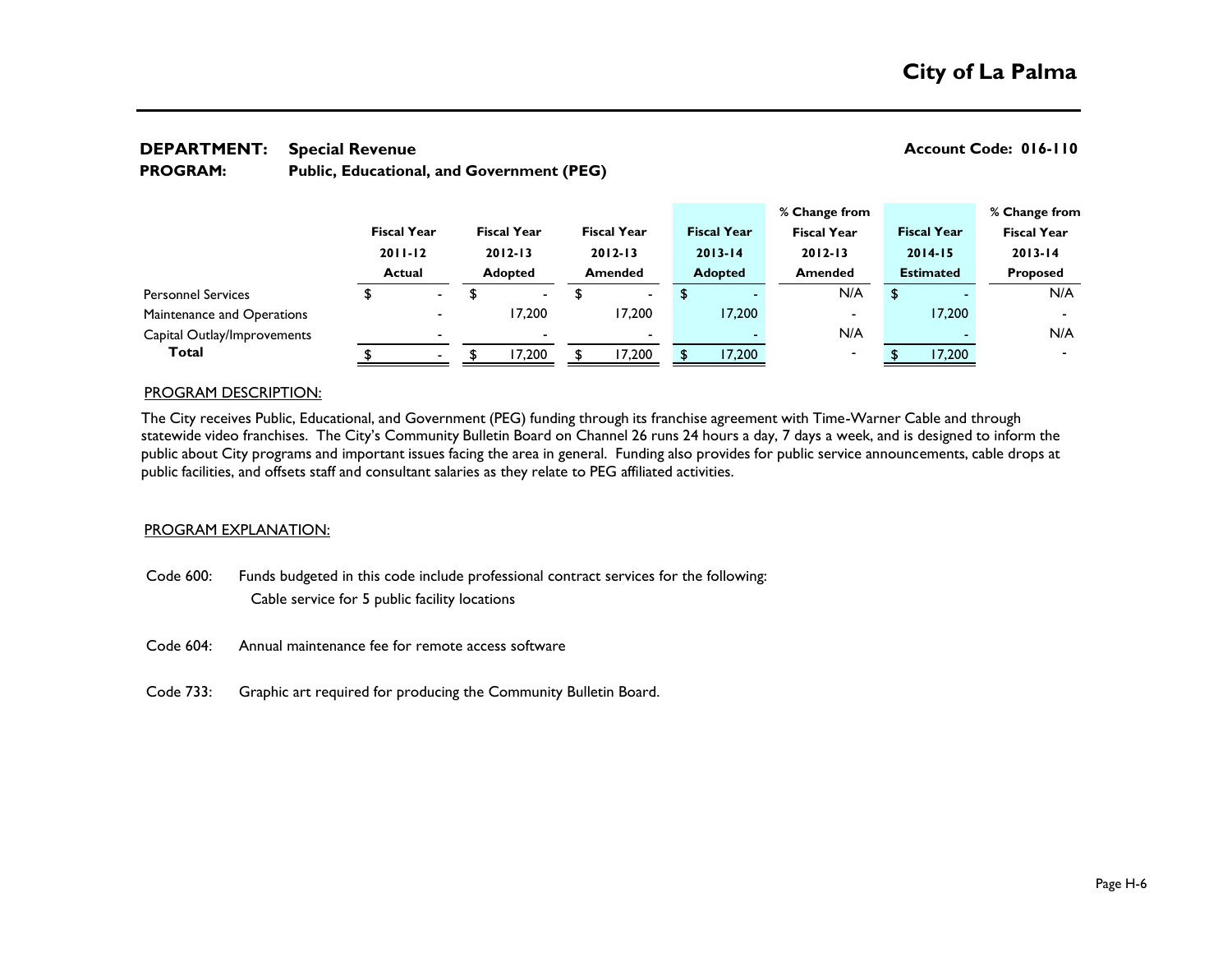**DEPARTMENT: Account Code: 016-110 Special Revenue Public, Educational, and Government (PEG) PROGRAM:** 

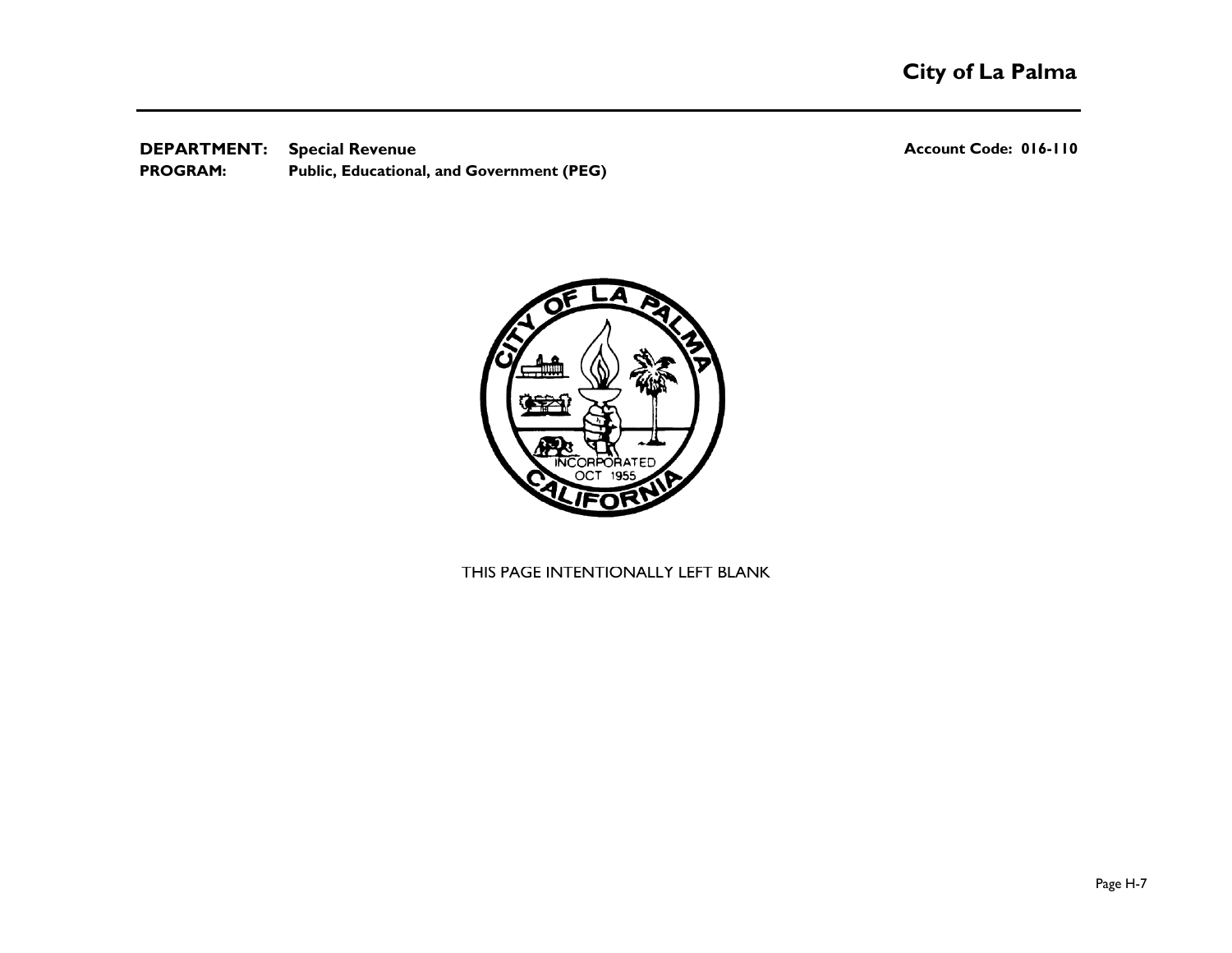#### **DEPARTMENT: Account Code: 016-110 Special Revenue**

**PROGRAM:** 

**Public, Educational, and Government (PEG)**

|         |                                       |                    |                    |                    |                    | % Change from      |                    | % Change from      |
|---------|---------------------------------------|--------------------|--------------------|--------------------|--------------------|--------------------|--------------------|--------------------|
|         |                                       | <b>Fiscal Year</b> | <b>Fiscal Year</b> | <b>Fiscal Year</b> | <b>Fiscal Year</b> | <b>Fiscal Year</b> | <b>Fiscal Year</b> | <b>Fiscal Year</b> |
|         |                                       | $2011 - 12$        | $2012 - 13$        | $2012 - 13$        | $2013 - 14$        | $2012 - 13$        | $2014 - 15$        | $2013 - 14$        |
| Code    | <b>Description</b>                    | <b>Actual</b>      | <b>Adopted</b>     | <b>Amended</b>     | <b>Adopted</b>     | <b>Amended</b>     | <b>Estimated</b>   | Proposed           |
|         |                                       |                    |                    |                    |                    |                    |                    |                    |
|         | <b>MAINTENANCE AND OPERATIONS</b>     |                    |                    |                    |                    |                    |                    |                    |
| 600.000 | <b>Professional Contract Services</b> | \$<br>$\sim$       | 8,200<br>\$        | 8,200<br>\$        | \$<br>8,200        |                    | 8,200<br>S.        |                    |
| 604.000 | Computer Software Support             |                    | 6,000              | 6,000              | 6,000              |                    | 6,000              |                    |
| 733.000 | Special Departmental Supplies         |                    | 3,000              | 3,000              | 3,000              |                    | 3,000              |                    |
|         | <b>TOTAL MAINTENANCE</b>              |                    |                    |                    |                    |                    |                    |                    |
|         | <b>AND OPERATIONS</b>                 | $\blacksquare$     | 17,200             | 17,200             | 17,200             |                    | 17,200             |                    |
|         |                                       |                    |                    |                    |                    |                    |                    |                    |
|         | <b>TOTAL EXPENDITURES</b>             | $\blacksquare$     | 17,200<br>S        | 17,200             | 17,200             |                    | 17,200             |                    |
|         |                                       |                    |                    |                    |                    |                    |                    |                    |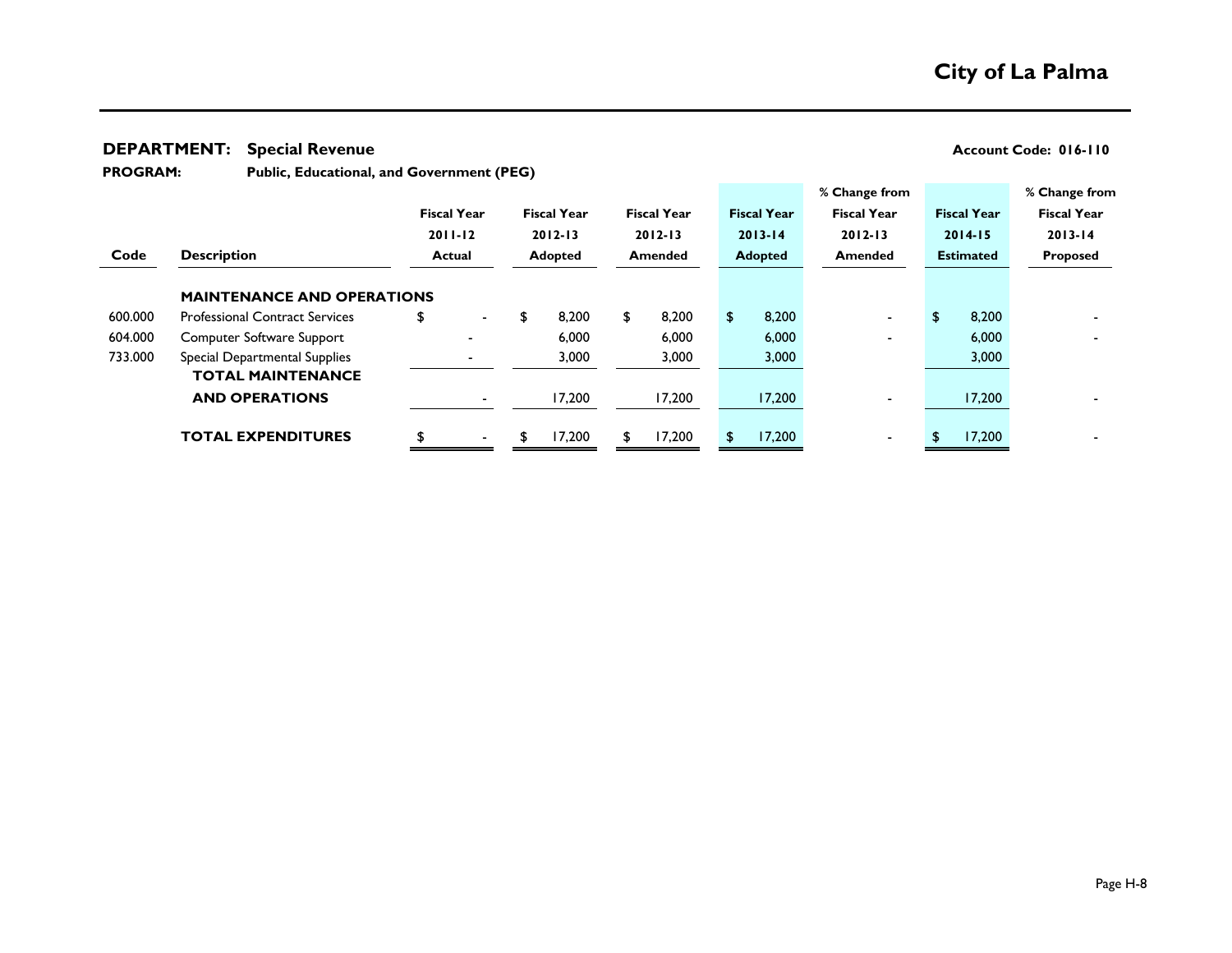#### **DEPARTMENT: Account Code: 016-110 Special Revenue**

**PROGRAM: Public, Educational, and Government (PEG)**

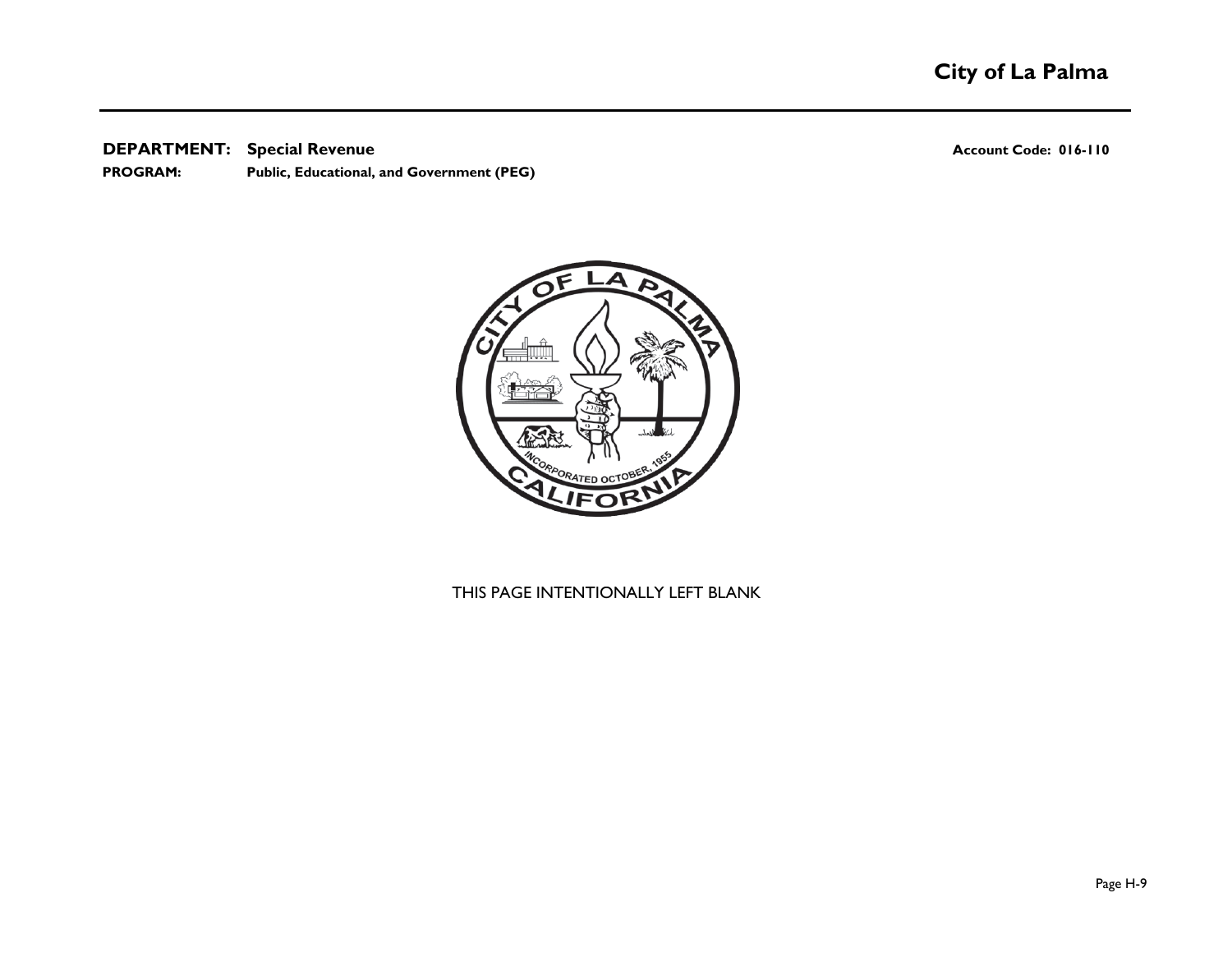#### **DEPARTMENT:** Special Revenue **CODE:** 020-206 **Asset Seizure (Asset Forfeiture) Special Revenue PROGRAM:**

**% Change from % Change from Fiscal Year Fiscal Year Fiscal Year Fiscal Year Fiscal Year Fiscal Year Fiscal Year 2011-12 2012-13 2012-13 2013-14 2012-13 2014-15 2013-14 Actual Adopted Amended Adopted Amended Estimated Proposed** \$ - \$ - \$ - \$ - N/A \$ - N/A - - 12,000 22,100 84.2 22,100 - - - - - N/A - N/A **Total** \$ - \$ - \$ 12,000 \$ 22,100 84.2 \$ 22,100 - Capital Outlay/Improvements Personnel Services Maintenance and Operations

#### PROGRAM DESCRIPTION:

Proceeds or other propety derived from any asset foreiture under federal or state law initiated in connection with or as a result of the police departments drug enforcement actions and/or the departments involvement with Orange County Regional Narcotic Task Force shall be restricted to the funding of only law enforcement related personnel, services and/or equipment costs.

#### PROGRAM EXPLANATION:

#### Code 733: Special Department Supplies (i.e., tactical vests, etc.)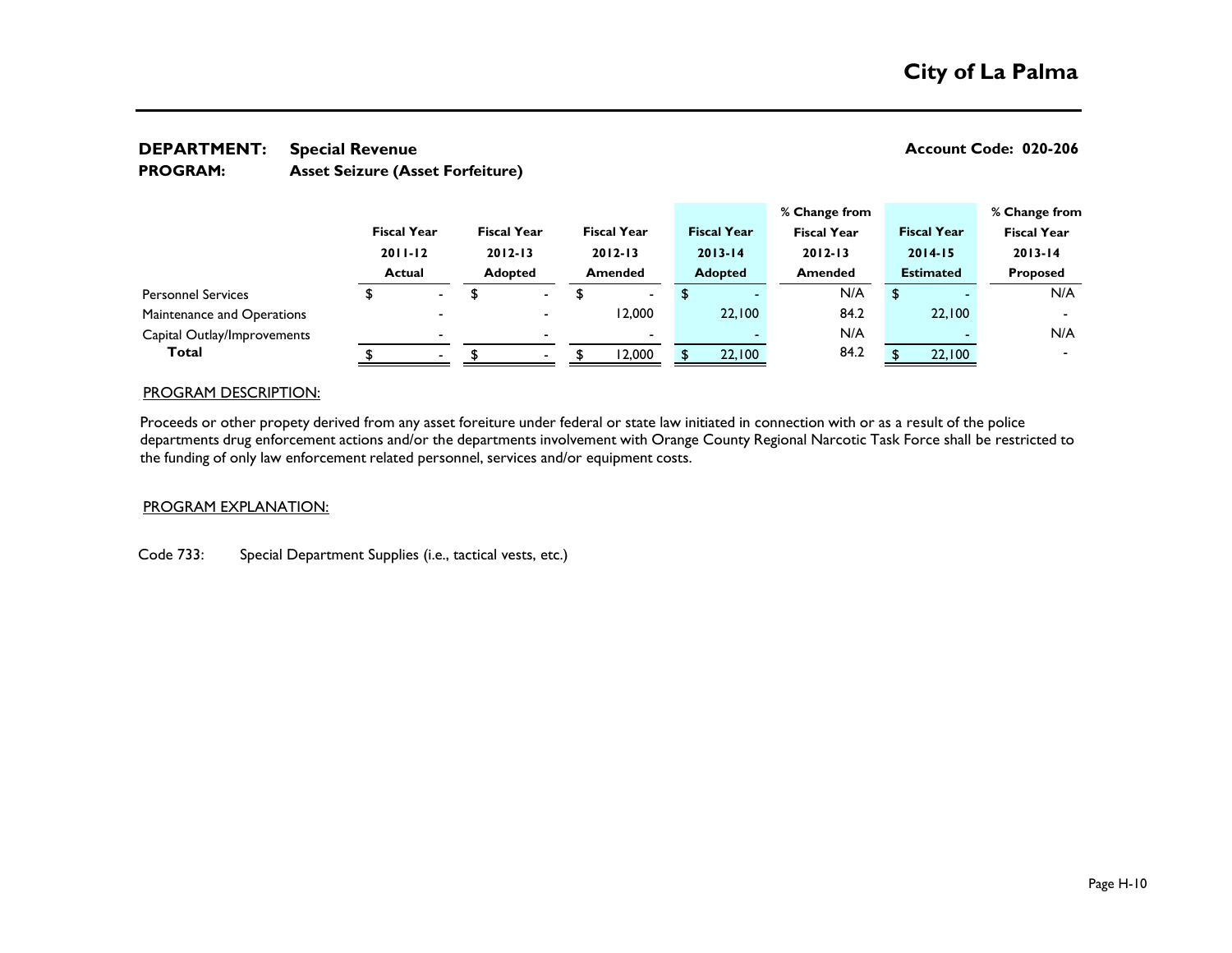**DEPARTMENT:** Special Revenue **CONSISTING CONSISTENT:** Account Code: 020-206 **Asset Seizure (Asset Forfeiture) Special Revenue PROGRAM:** 

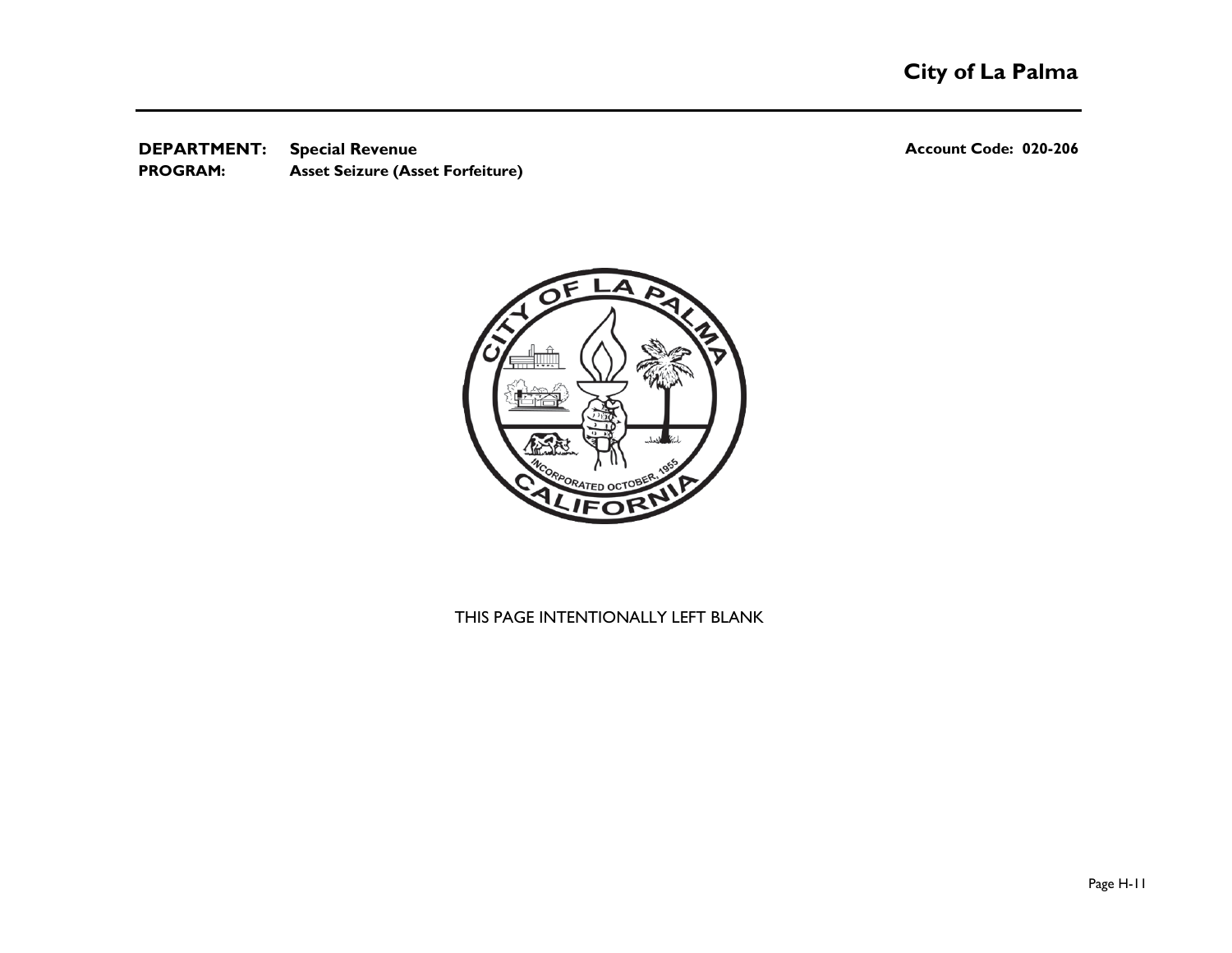**DEPARTMENT: Account Code: 020-206 Special Revenue**

**Asset Seizure (Asset Forfeiture) PROGRAM:** 

|         |                                             |                          |                    |                          |                    | % Change from      |                    | % Change from      |
|---------|---------------------------------------------|--------------------------|--------------------|--------------------------|--------------------|--------------------|--------------------|--------------------|
|         |                                             | <b>Fiscal Year</b>       | <b>Fiscal Year</b> | <b>Fiscal Year</b>       | <b>Fiscal Year</b> | <b>Fiscal Year</b> | <b>Fiscal Year</b> | <b>Fiscal Year</b> |
|         |                                             | $2011 - 12$              | $2012 - 13$        | $2012 - 13$              | $2013 - 14$        | $2012 - 13$        | $2014 - 15$        | $2013 - 14$        |
| Code    | <b>Description</b>                          | <b>Actual</b>            | <b>Adopted</b>     | <b>Amended</b>           | <b>Adopted</b>     | <b>Amended</b>     | <b>Estimated</b>   | Proposed           |
|         | <b>PERSONNEL AND MAINT &amp; OPERATIONS</b> |                          |                    |                          |                    |                    |                    |                    |
| 510.000 | Salaries - Part-time                        | $\overline{\phantom{a}}$ |                    |                          | $\sim$             | N/A                | $\blacksquare$     | N/A                |
| 550.000 | <b>Employee Benefits</b>                    |                          |                    | $\overline{\phantom{0}}$ | $\blacksquare$     | N/A                | $\sim$             | N/A                |
| 733.000 | <b>Special Department Supplies</b>          |                          |                    | 12,000                   | 22,100             | 84.2               | 22,100             |                    |
|         | <b>TOTAL PERSONNEL AND</b>                  |                          |                    |                          |                    |                    |                    |                    |
|         | <b>MAINT &amp; OPERATIONS</b>               |                          | $\sim$             | 12,000                   | 22,100             | 84.2               | 22,100             |                    |
|         | <b>TOTAL EXPENDITURES</b>                   |                          |                    | 12,000<br>\$             | 22,100             | 84.2               | 22,100             |                    |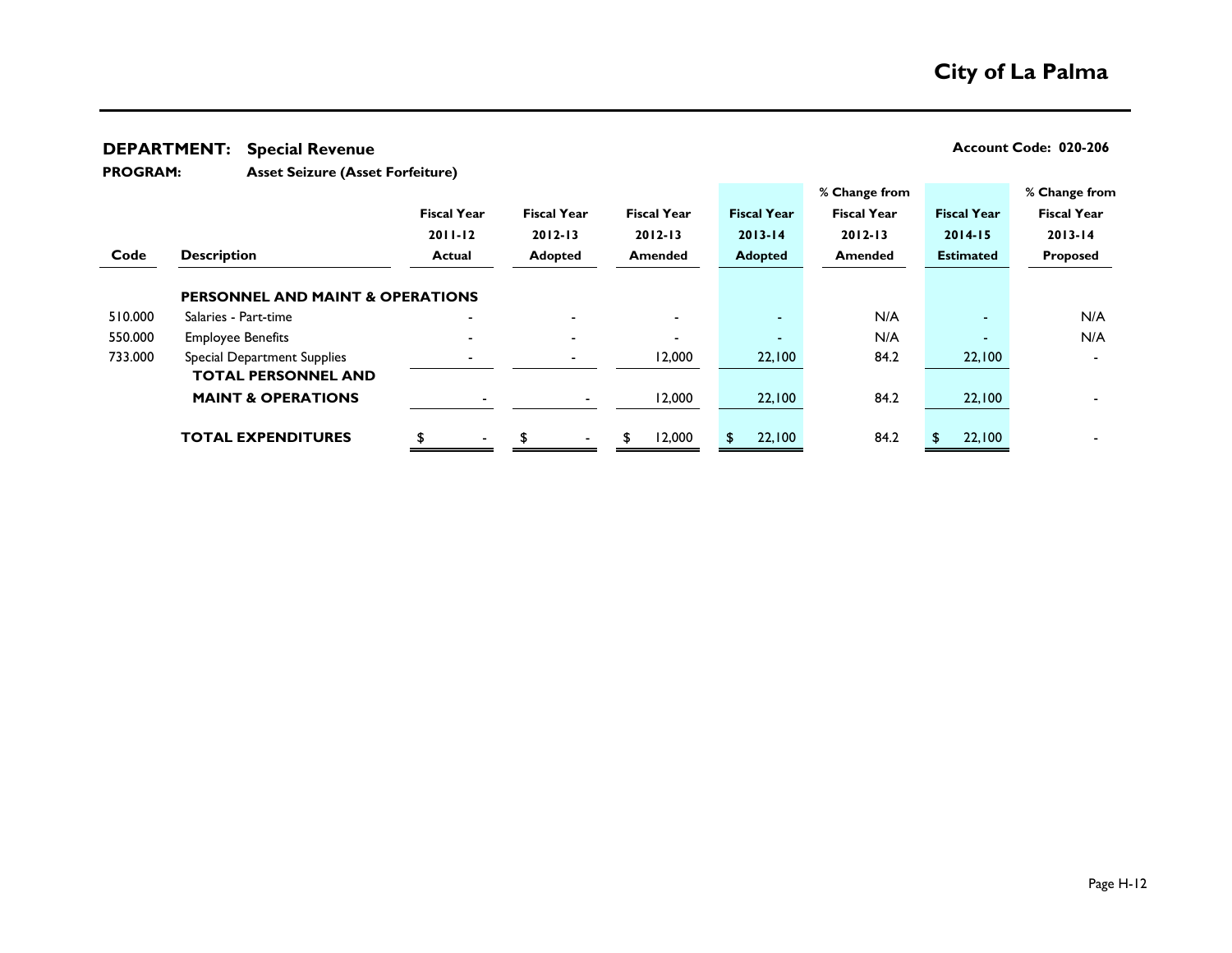**DEPARTMENT: Account Code: 020-206 Special Revenue**

**Asset Seizure (Asset Forfeiture) PROGRAM:** 

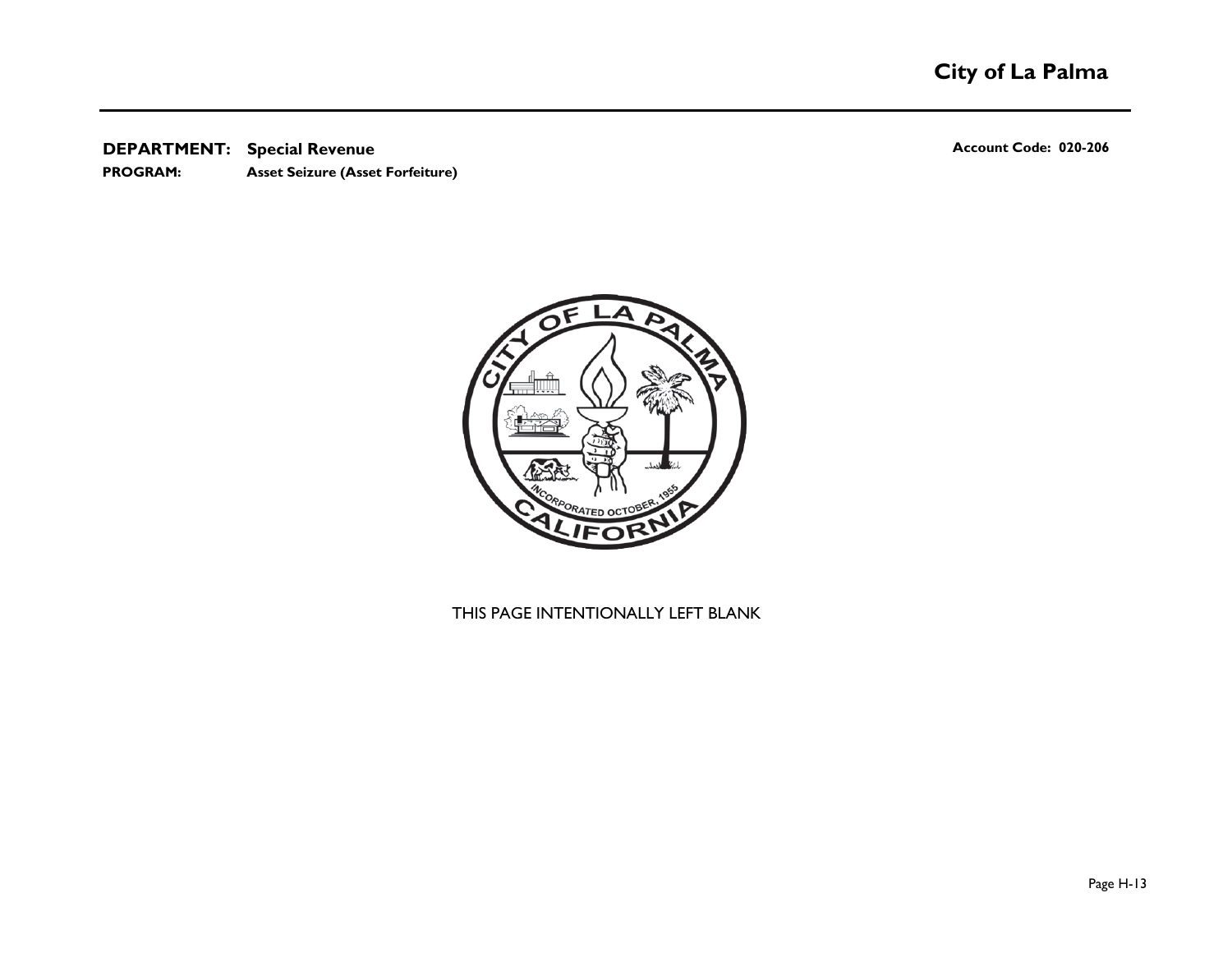# **DEPARTMENT: Account Code: 021-240 Special Revenue**

#### **Public Safety Augmentation Fund (Proposition 172) PROGRAM:**

|                             |                    |                    |                    |                    | % Change from      |                          |                    | % Change from      |     |
|-----------------------------|--------------------|--------------------|--------------------|--------------------|--------------------|--------------------------|--------------------|--------------------|-----|
|                             | <b>Fiscal Year</b> | <b>Fiscal Year</b> | <b>Fiscal Year</b> | <b>Fiscal Year</b> | <b>Fiscal Year</b> |                          | <b>Fiscal Year</b> | <b>Fiscal Year</b> |     |
|                             | $2011 - 12$        | $2012 - 13$        | $2012 - 13$        | $2013 - 14$        | $2012 - 13$        |                          | $2014 - 15$        | $2013 - 14$        |     |
|                             | <b>Actual</b>      | <b>Adopted</b>     | <b>Amended</b>     | <b>Adopted</b>     | <b>Amended</b>     |                          | <b>Estimated</b>   | <b>Proposed</b>    |     |
| <b>Personnel Services</b>   | 26,908             | 18,500             | 118,500            | 173,600            |                    | 46.5                     | 186,500            |                    | 7.4 |
| Maintenance and Operations  | 868                | 900                | 900                | 900                |                    | $\overline{\phantom{0}}$ | 900                |                    |     |
| Capital Outlay/Improvements |                    |                    | $\blacksquare$     |                    |                    | N/A                      |                    |                    | N/A |
| Total                       | 127,776            | 19.400             | 119,400            | 174,500            |                    | 46.1                     | 187,400            |                    | 7.4 |

#### PROGRAM DESCRIPTION:

Special tax augmentation funds are generated by a statewide continuance of the 1/2-cent sales tax. Under Proposition 172, such generated funds must be allocated to core public safety programs.

#### PROGRAM EXPLANATION:

- Code 501: Police Officers 1.50
- Code 510: Police Service Aide 1.00
- Code 550: Funds budgeted in this code includes this program's pro rata share of Employee Benefits costs.
- Code 623: Uniform allowance.
- Code 733: Funds budgeted in this code include the following special departmental supplies: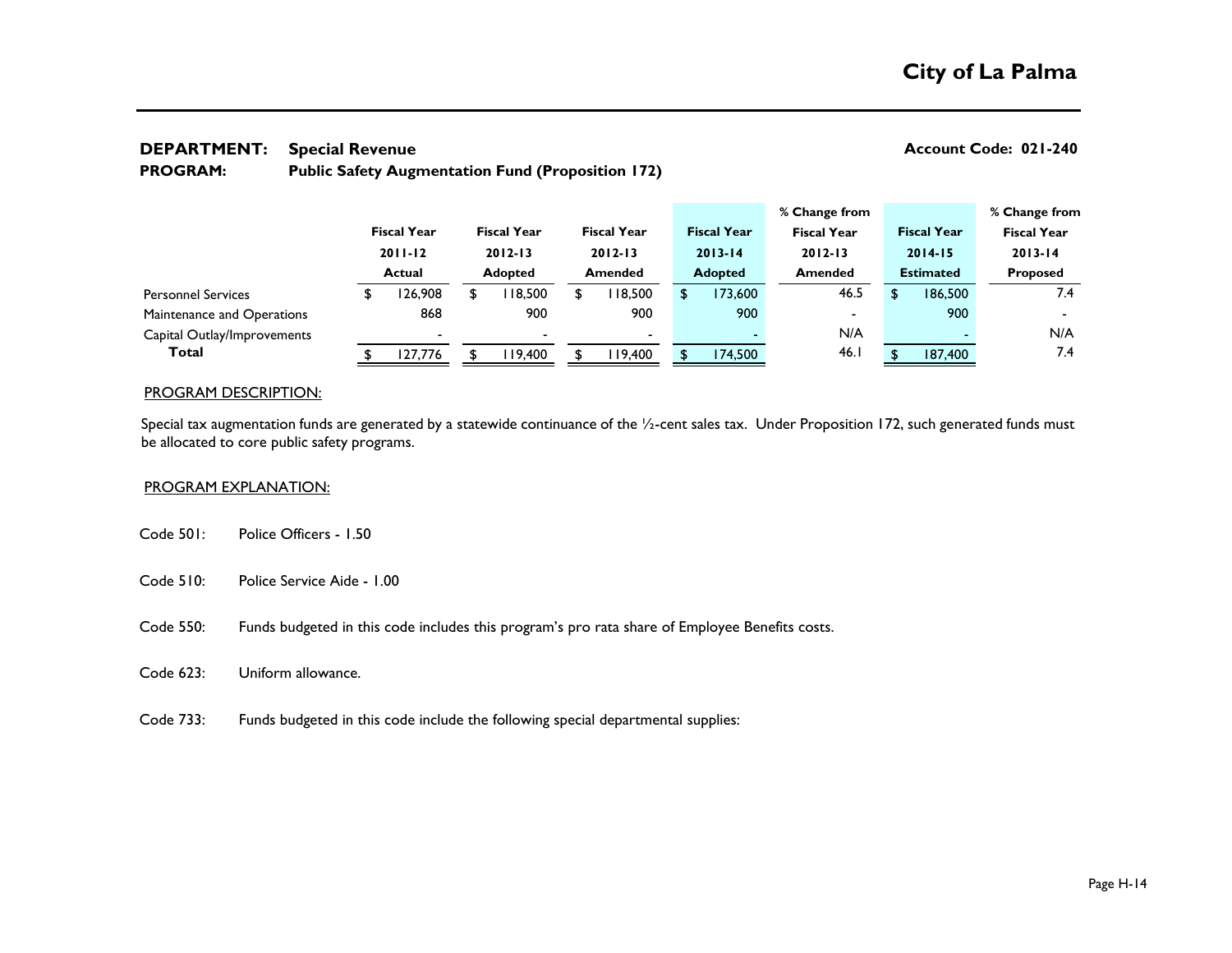**DEPARTMENT: Account Code: 021-240 Special Revenue Public Safety Augmentation Fund (Proposition 172) PROGRAM:** 

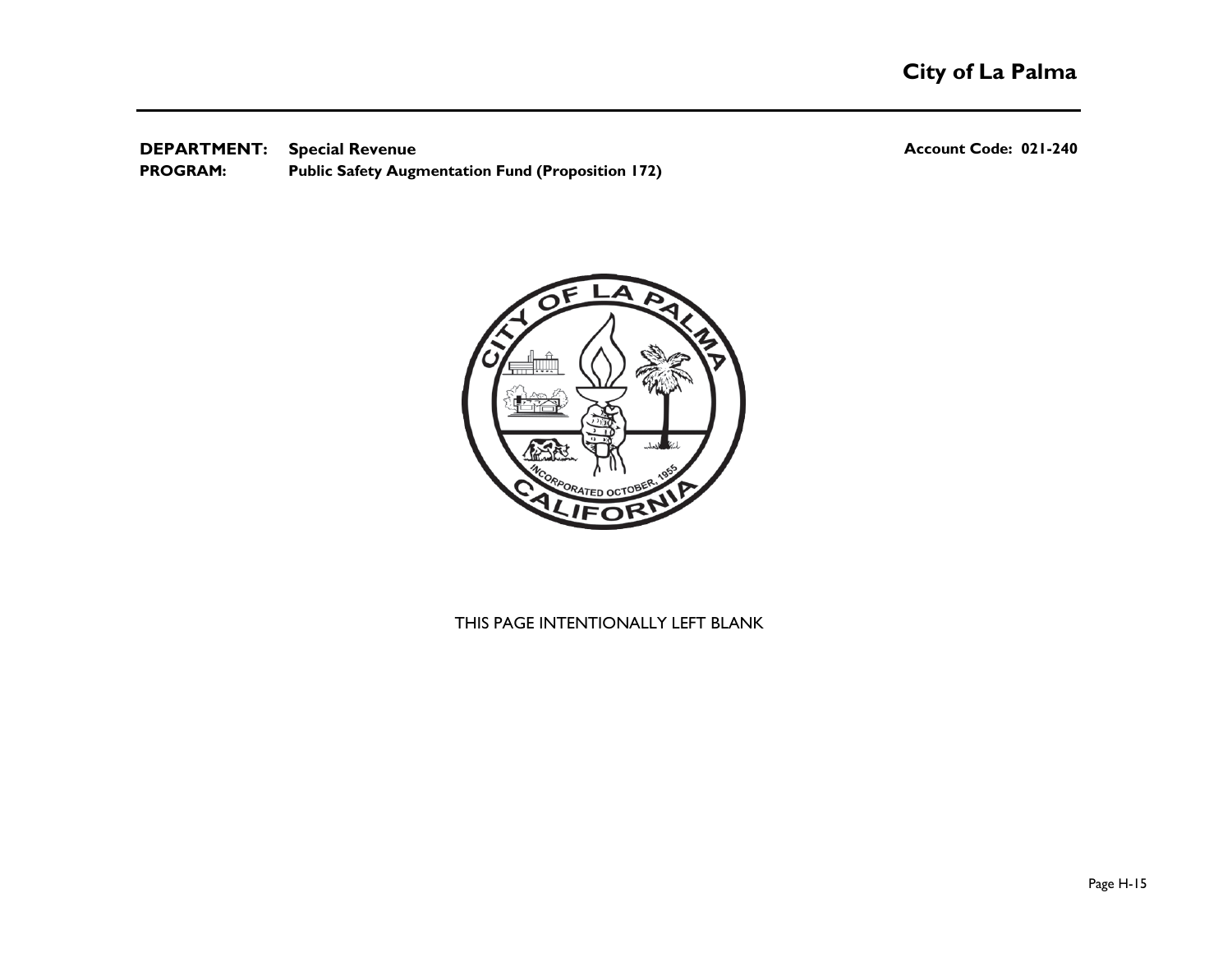#### **DEPARTMENT: Account Code: 021-240 Special Revenue**

**PROGRAM:** 

**Public Safety Augmentation Fund (Proposition 172)**

|         |                                   |                    |                    |                    |                    | % Change from      |                           | % Change from      |
|---------|-----------------------------------|--------------------|--------------------|--------------------|--------------------|--------------------|---------------------------|--------------------|
|         |                                   | <b>Fiscal Year</b> | <b>Fiscal Year</b> | <b>Fiscal Year</b> | <b>Fiscal Year</b> | <b>Fiscal Year</b> | <b>Fiscal Year</b>        | <b>Fiscal Year</b> |
|         |                                   | $2011 - 12$        | $2012 - 13$        | $2012 - 13$        | $2013 - 14$        | $2012 - 13$        | $2014 - 15$               | $2013 - 14$        |
| Code    | <b>Description</b>                | <b>Actual</b>      | <b>Adopted</b>     | <b>Amended</b>     | <b>Adopted</b>     | <b>Amended</b>     | <b>Estimated</b>          | Proposed           |
|         | <b>PERSONNEL SERVICES</b>         |                    |                    |                    |                    |                    |                           |                    |
| 501.000 | Salaries - Full-time              | \$<br>73,866       | 76,300<br>\$       | 76,300<br>\$       | 111,100<br>\$      | 45.6               | $\mathfrak{D}$<br>116,700 | 5.0                |
| 510.000 | Salaries - Part-time              | 10,427             |                    |                    | 10,000.0           | N/A                | 10,000.0                  |                    |
| 550.000 | <b>Employee Benefits</b>          | 42,615             | 42,200             | 42,200             | 52,500.0           | 24.4               | 59,800.0                  | 13.9               |
|         | <b>TOTAL PERSONNEL</b>            |                    |                    |                    |                    |                    |                           |                    |
|         | <b>SERVICES</b>                   | 126,908            | 118,500            | 118,500            | 173,600            | 46.5               | 186,500                   | 7.4                |
|         | <b>MAINTENANCE AND OPERATIONS</b> |                    |                    |                    |                    |                    |                           |                    |
| 623.000 | <b>Uniforms</b>                   | 868                | 900                | 900                | 900                |                    | 900                       |                    |
|         | <b>TOTAL MAINTENANCE</b>          |                    |                    |                    |                    |                    |                           |                    |
|         | <b>AND OPERATIONS</b>             | 868                | 900                | 900                | 900                |                    | 900                       |                    |
|         | <b>TOTAL EXPENDITURES</b>         | 127,776<br>S       | 119,400<br>\$.     | 119,400            | 174,500<br>\$.     | 46.1               | 187,400<br>\$             | 7.4                |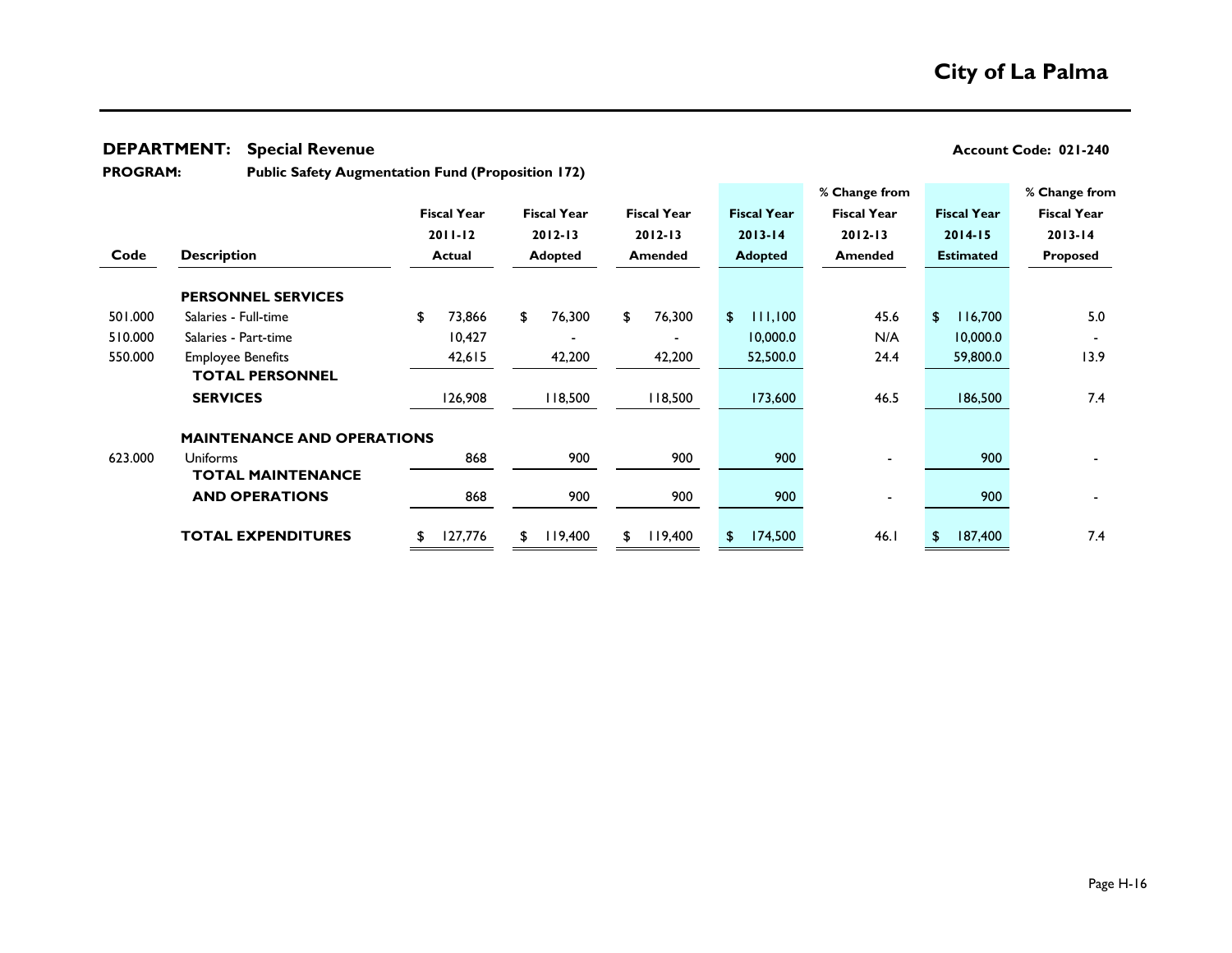**DEPARTMENT: Account Code: 021-240 Special Revenue**

**Public Safety Augmentation Fund (Proposition 172) PROGRAM:** 

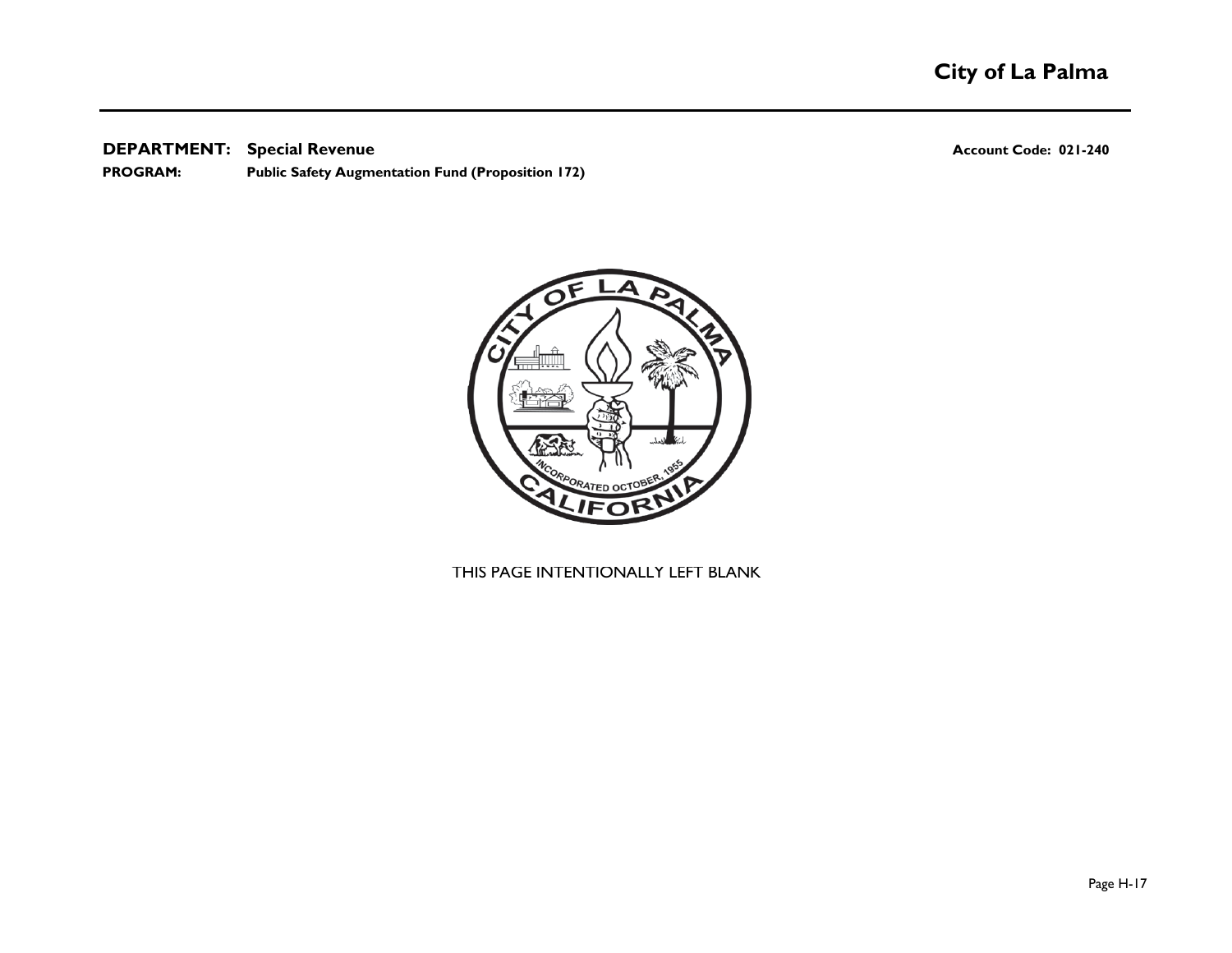#### **DEPARTMENT: Account Code: 022-250 Special Revenue**

#### **Supplemental Law Enforcement Fund (COPS/SLESF) PROGRAM:**

|                             |                    |   |                    |                          |                    | % Change from      |     |                    | % Change from            |
|-----------------------------|--------------------|---|--------------------|--------------------------|--------------------|--------------------|-----|--------------------|--------------------------|
|                             | <b>Fiscal Year</b> |   | <b>Fiscal Year</b> | <b>Fiscal Year</b>       | <b>Fiscal Year</b> | <b>Fiscal Year</b> |     | <b>Fiscal Year</b> | <b>Fiscal Year</b>       |
|                             | $2011 - 12$        |   | $2012 - 13$        | $2012 - 13$              | $2013 - 14$        | $2012 - 13$        |     | $2014 - 15$        | $2013 - 14$              |
|                             | <b>Actual</b>      |   | <b>Adopted</b>     | <b>Amended</b>           | <b>Adopted</b>     | <b>Amended</b>     |     | <b>Estimated</b>   | <b>Proposed</b>          |
| <b>Personnel Services</b>   | 14,404             | £ | 102.400            | 102.400                  | 54.100             | (47.2)             | \$. | 58,400             | 7.9                      |
| Maintenance and Operations  | 900                |   | 900                | 900                      | 900                | $\blacksquare$     |     | 900                | $\overline{\phantom{0}}$ |
| Capital Outlay/Improvements |                    |   |                    | $\overline{\phantom{a}}$ |                    | N/A                |     |                    | N/A                      |
| Total                       | 15,304             |   | 103.300            | 103,300                  | 55,000             | (46.8)             |     | 59,300             | 7.8                      |

#### PROGRAM DESCRIPTION:

California Assembly Bill 3229, Citizen's Option for Public Safety (COPS) Program, was chaptered on July 10, 1996, and provides monies statewide for local public safety needs. In compliance with the requirements of AB/3229, the Finance Department established a Supplemental Law Enforcement Service Fund (SLESF). The Police Department is required to spend these funds on front-line Police Services, including personnel and/or equipment. SLESF monies cannot be allocated to supplant any existing funding of Police Services.

#### PROGRAM EXPLANATION:

- Code 501: Police Officer 0.50
- Code 550: Funds budgeted in this code includes this program's pro rata share of Employee Benefits costs.

Code 623: Uniform allowance.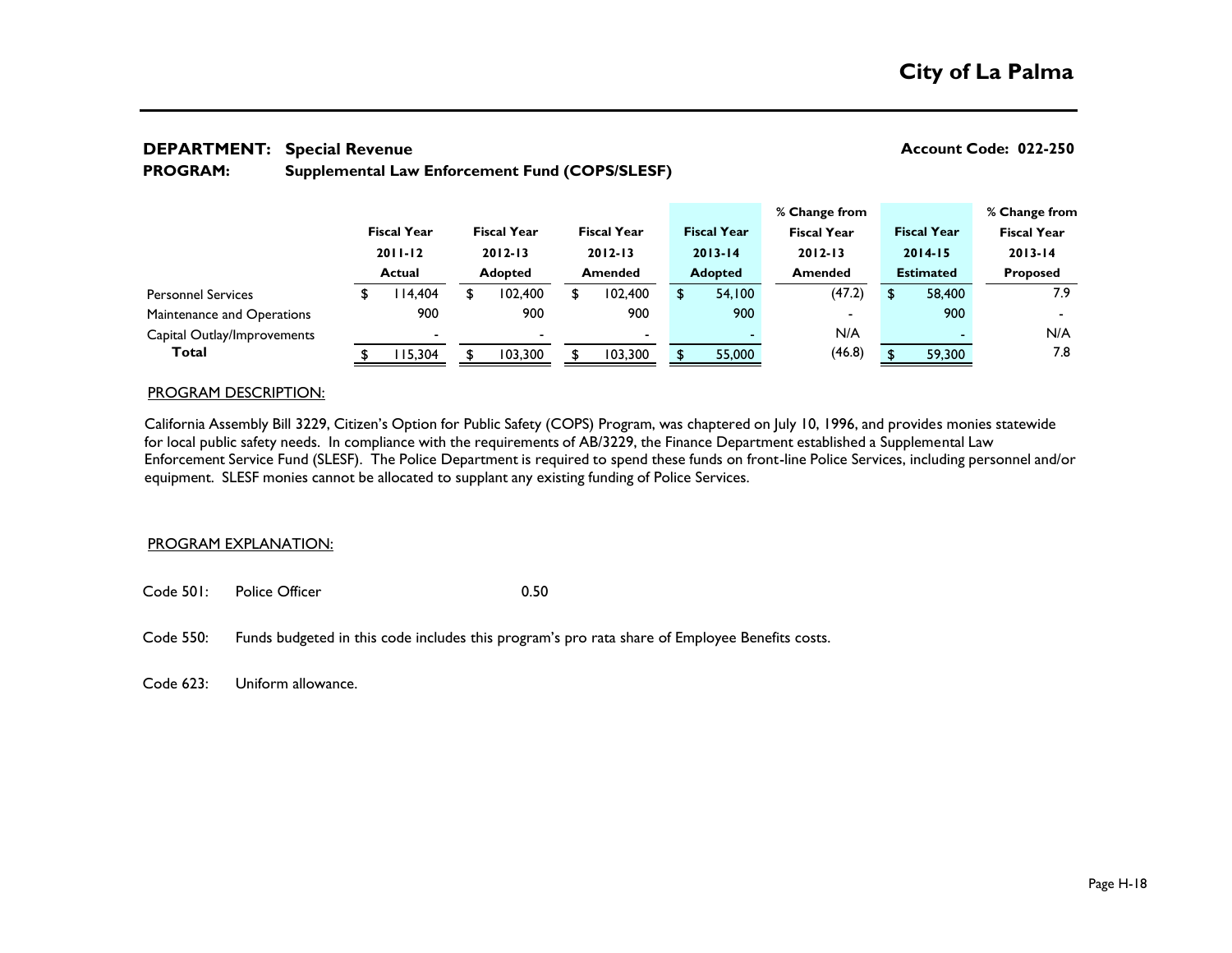**DEPARTMENT: Account Code: 022-250 Special Revenue Supplemental Law Enforcement Fund (COPS/SLESF) PROGRAM:** 

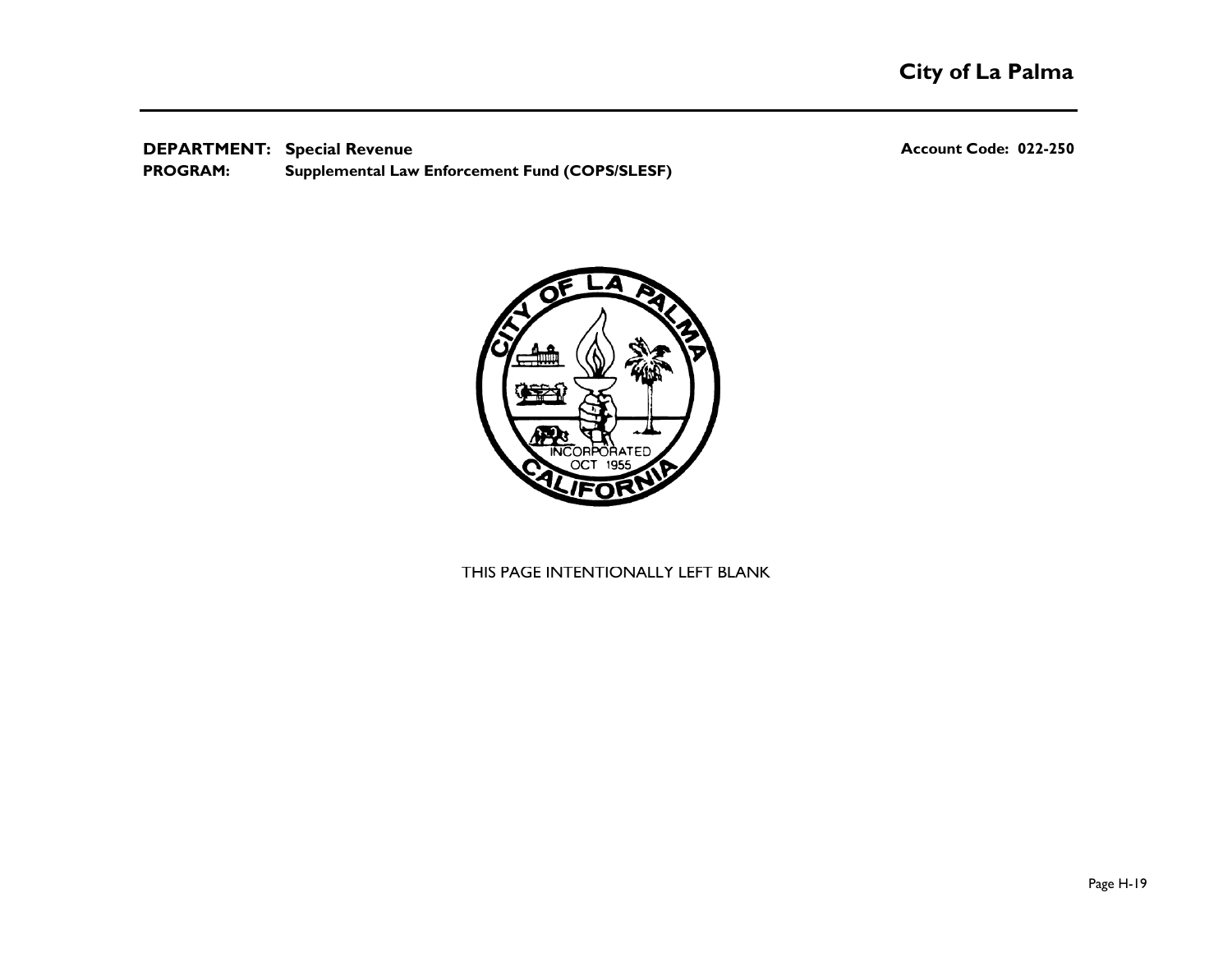#### **DEPARTMENT: Account Code: 022-250 Special Revenue**

**PROGRAM:** 

**Supplemental Law Enforcement Fund (COPS/SLESF)**

|         |                                   |                    |                    |                    |                    | % Change from      |                    | % Change from      |
|---------|-----------------------------------|--------------------|--------------------|--------------------|--------------------|--------------------|--------------------|--------------------|
|         |                                   | <b>Fiscal Year</b> | <b>Fiscal Year</b> | <b>Fiscal Year</b> | <b>Fiscal Year</b> | <b>Fiscal Year</b> | <b>Fiscal Year</b> | <b>Fiscal Year</b> |
|         |                                   | $2011 - 12$        | $2012 - 13$        | $2012 - 13$        | $2013 - 14$        | $2012 - 13$        | $2014 - 15$        | $2013 - 14$        |
| Code    | <b>Description</b>                | <b>Actual</b>      | <b>Adopted</b>     | <b>Amended</b>     | <b>Adopted</b>     | <b>Amended</b>     | <b>Estimated</b>   | Proposed           |
|         | <b>PERSONNEL SERVICES</b>         |                    |                    |                    |                    |                    |                    |                    |
| 501.000 | Salaries - Full-time              | \$<br>72,889       | 66,700<br>£.       | 66,700<br>S.       | \$<br>36,900       | (44.7)             | \$<br>38,800       | 5.1                |
| 550.000 | <b>Employee Benefits</b>          | 41,515             | 35,700             | 35,700             | 17,200             | (51.8)             | 19,600             | 14.0               |
|         | <b>TOTAL PERSONNEL</b>            |                    |                    |                    |                    |                    |                    |                    |
|         | <b>SERVICES</b>                   | 14,404             | 102,400            | 102,400            | 54,100             | (47.2)             | 58,400             | 7.9                |
|         | <b>MAINTENANCE AND OPERATIONS</b> |                    |                    |                    |                    |                    |                    |                    |
| 623.000 | <b>Uniforms</b>                   | 900                | 900                | 900                | 900                |                    | 900                |                    |
|         | <b>TOTAL MAINTENANCE</b>          |                    |                    |                    |                    |                    |                    |                    |
|         | <b>AND OPERATIONS</b>             | 900                | 900                | 900                | 900                |                    | 900                |                    |
|         | <b>TOTAL EXPENDITURES</b>         | 15,304<br>S        | 103,300<br>S.      | 103,300<br>S.      | 55,000             | (46.8)             | 59,300<br>S        | 7.8                |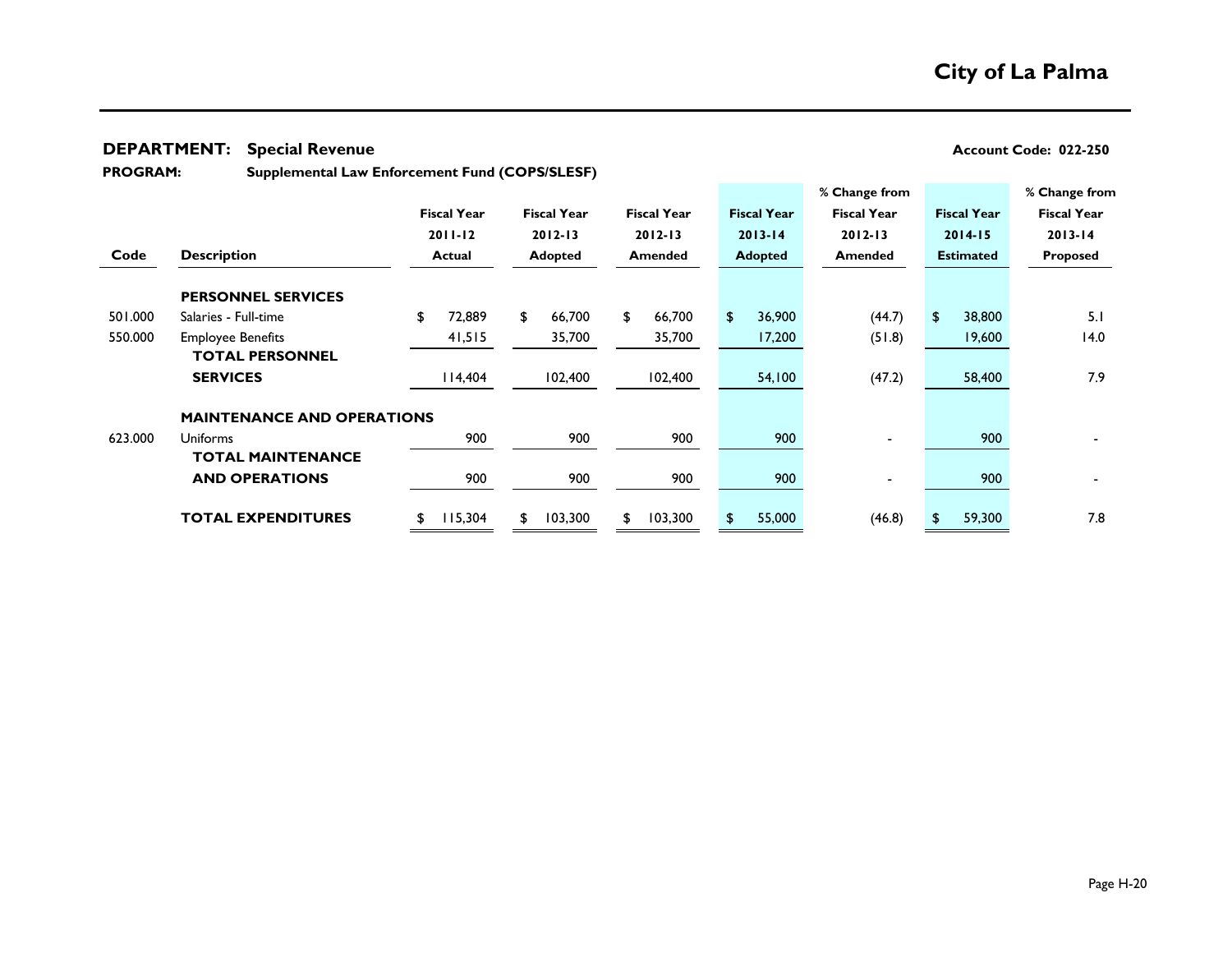**DEPARTMENT: Account Code: 022-250 Special Revenue**

**Supplemental Law Enforcement Fund (COPS/SLESF) PROGRAM:** 

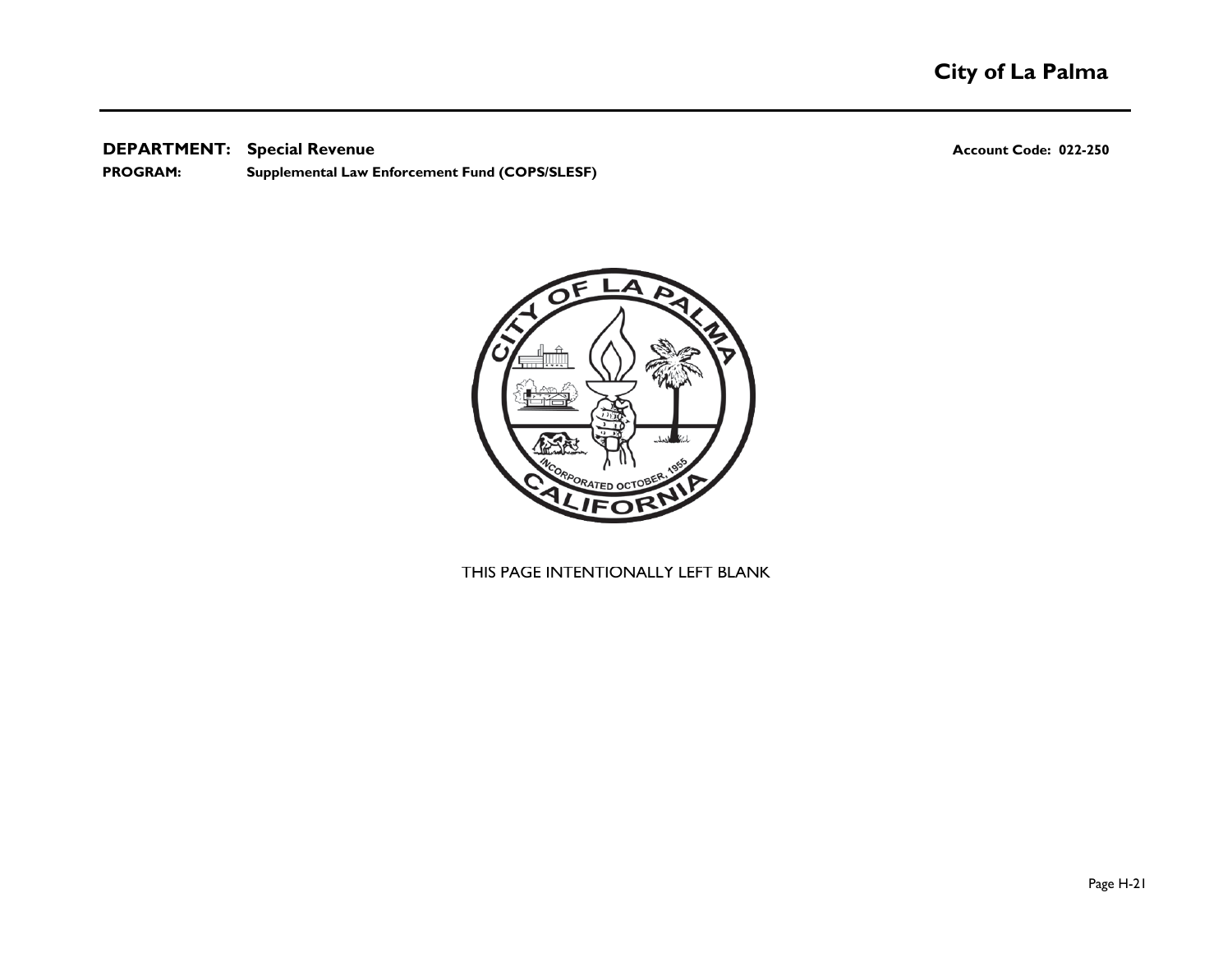## **DEPARTMENT: Account Code: 023-260 Special Revenue**

| <b>PROGRAM:</b> |  | <b>Service Authority for Abandoned Vehicles</b> |  |
|-----------------|--|-------------------------------------------------|--|
|-----------------|--|-------------------------------------------------|--|

|                             |                                             |                          |                                                     |                          |                                              |                          |                                                     |  | % Change from      |                                                       |  | % Change from      |  |
|-----------------------------|---------------------------------------------|--------------------------|-----------------------------------------------------|--------------------------|----------------------------------------------|--------------------------|-----------------------------------------------------|--|--------------------|-------------------------------------------------------|--|--------------------|--|
|                             | <b>Fiscal Year</b><br>$2011 - 12$<br>Actual |                          | <b>Fiscal Year</b><br>$2012 - 13$<br><b>Adopted</b> |                          | <b>Fiscal Year</b><br>$2012 - 13$<br>Amended |                          | <b>Fiscal Year</b><br>$2013 - 14$<br><b>Adopted</b> |  | <b>Fiscal Year</b> | <b>Fiscal Year</b><br>$2014 - 15$<br><b>Estimated</b> |  | <b>Fiscal Year</b> |  |
|                             |                                             |                          |                                                     |                          |                                              |                          |                                                     |  | $2012 - 13$        |                                                       |  | $2013 - 14$        |  |
|                             |                                             |                          |                                                     |                          |                                              |                          |                                                     |  | <b>Amended</b>     |                                                       |  | <b>Proposed</b>    |  |
| <b>Personnel Services</b>   |                                             | $\blacksquare$           |                                                     | $\blacksquare$           | ۰D                                           | 13,000                   | \$                                                  |  | (100.0)            | \$                                                    |  | N/A                |  |
| Maintenance and Operations  |                                             | $\overline{\phantom{0}}$ |                                                     |                          |                                              | $\overline{\phantom{0}}$ |                                                     |  | N/A                |                                                       |  | N/A                |  |
| Capital Outlay/Improvements |                                             | $\overline{\phantom{0}}$ |                                                     |                          |                                              | $\overline{\phantom{0}}$ |                                                     |  | N/A                |                                                       |  | N/A                |  |
| Total                       |                                             | $\overline{\phantom{a}}$ |                                                     | $\overline{\phantom{a}}$ |                                              | 13,000                   |                                                     |  | (100.0)            |                                                       |  | N/A                |  |
|                             |                                             |                          |                                                     |                          |                                              |                          |                                                     |  |                    |                                                       |  |                    |  |

#### PROGRAM DESCRIPTION:

The Service Authority for Abandoned Vehicles (SAAV) program is administered by the Orange County Transportation Authority and is funded through vehicle registration fees. This program reimburses the City for time spent investigating abandoned vehicles. Money used in this account must be used for equipment or supplies for traffic investigation and vehicle abatement.

### PROGRAM EXPLANATION:

Code 510: Part-time salaries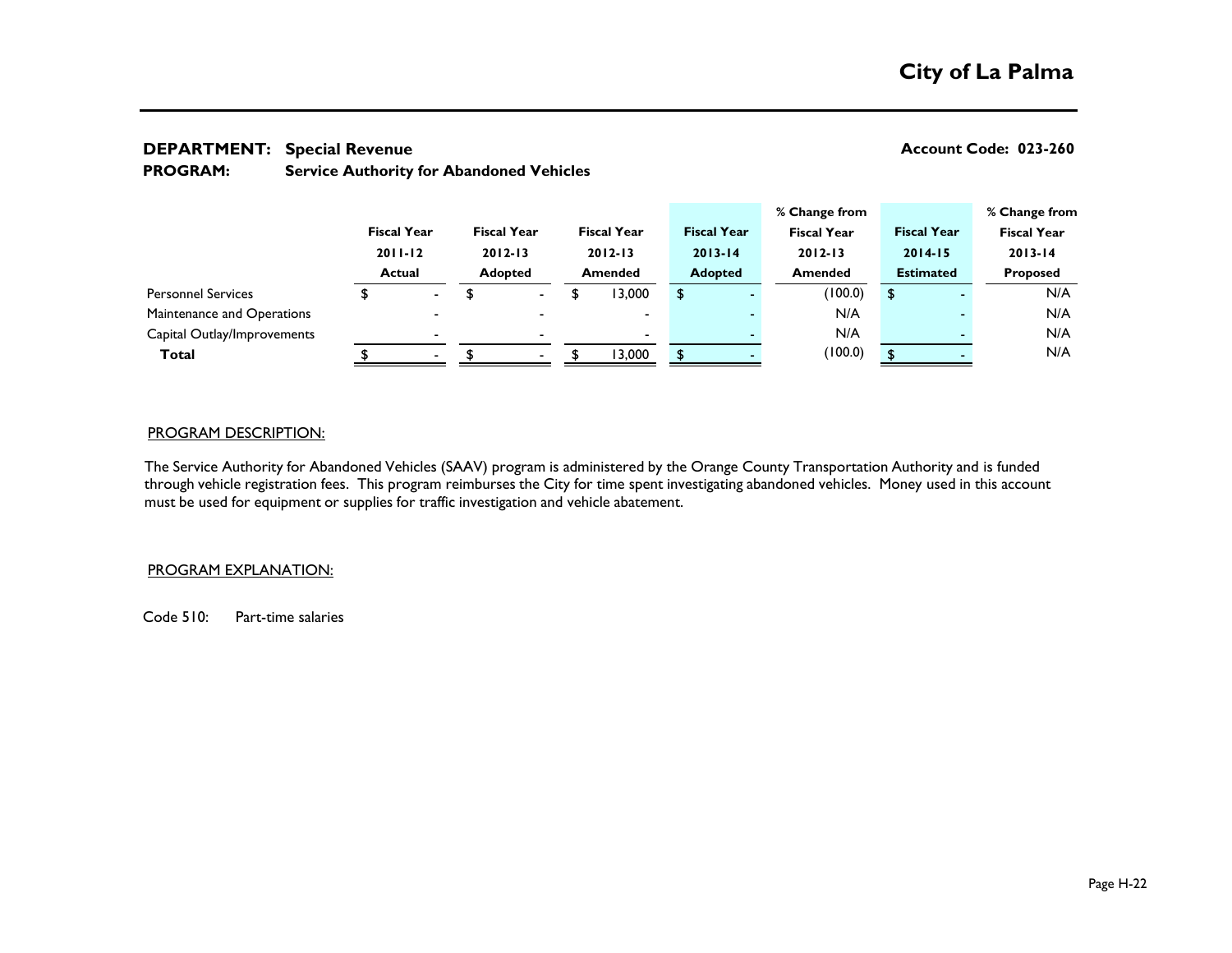**DEPARTMENT: Account Code: 023-260 Special Revenue Service Authority for Abandoned Vehicles PROGRAM:** 

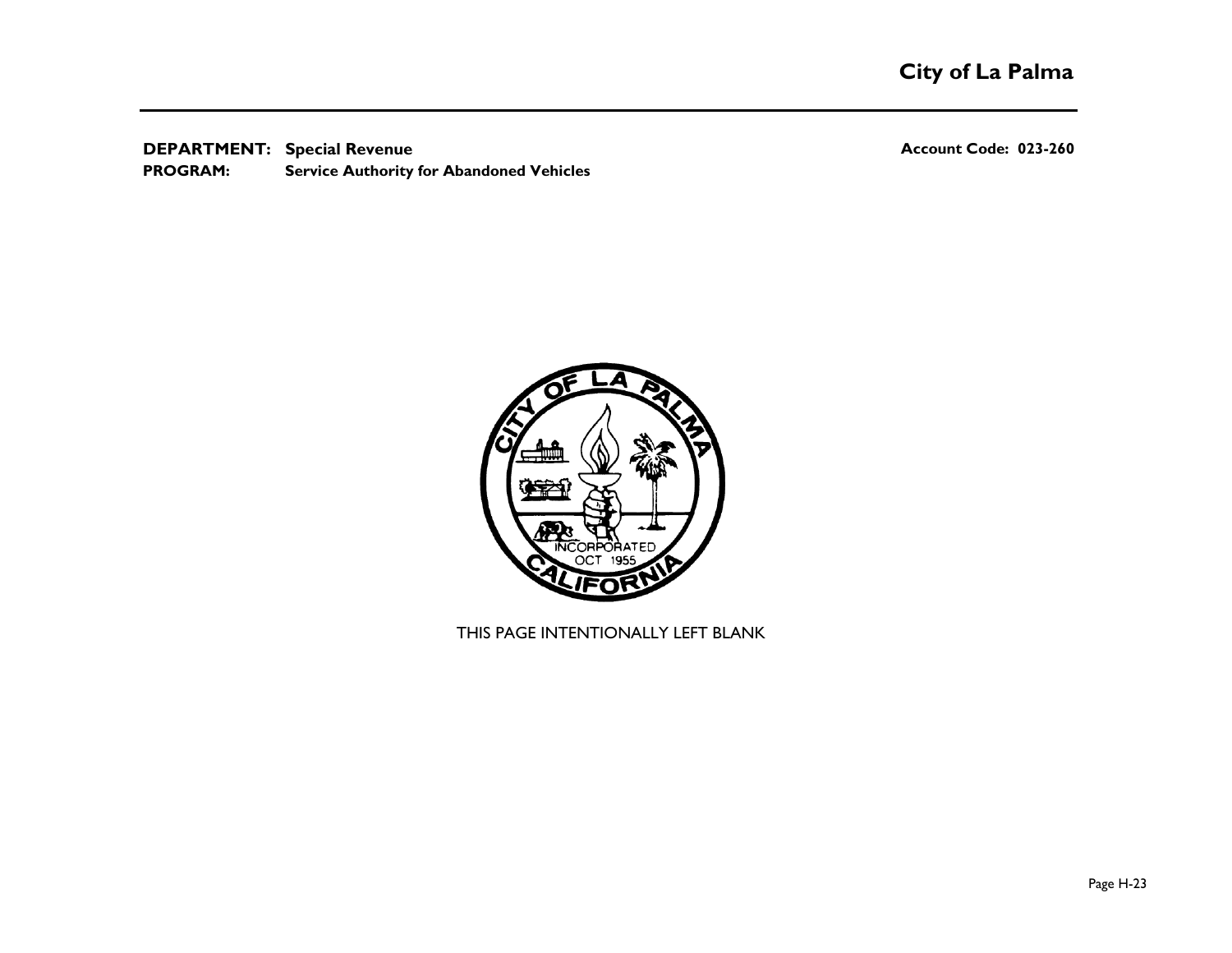#### **DEPARTMENT: Account Code: 023-260 Special Revenue**

**Service Authority for Abandoned Vehicles PROGRAM:** 

|         |                                       |                      |                    |   |                    |                    | % Change from      |                    | % Change from      |
|---------|---------------------------------------|----------------------|--------------------|---|--------------------|--------------------|--------------------|--------------------|--------------------|
|         |                                       | <b>Fiscal Year</b>   | <b>Fiscal Year</b> |   | <b>Fiscal Year</b> | <b>Fiscal Year</b> | <b>Fiscal Year</b> | <b>Fiscal Year</b> | <b>Fiscal Year</b> |
|         |                                       | $2011 - 12$          | $2012 - 13$        |   | $2012 - 13$        | $2013 - 14$        | $2012 - 13$        | $2014 - 15$        | $2013 - 14$        |
| Code    | <b>Description</b>                    | Actual               | <b>Adopted</b>     |   | <b>Amended</b>     | <b>Adopted</b>     | <b>Amended</b>     | <b>Estimated</b>   | Proposed           |
|         |                                       |                      |                    |   |                    |                    |                    |                    |                    |
|         | <b>MAINTENANCE AND OPERATIONS</b>     |                      |                    |   |                    |                    |                    |                    |                    |
| 510.000 | Salaries - Part-Time                  | \$<br>$\blacksquare$ |                    |   | 10,000             | \$                 | (100.0)            | \$                 | N/A                |
| 600.000 | <b>Professional Contract Services</b> |                      |                    |   | 3,000              |                    | (100.0)            | \$                 | N/A                |
|         | <b>TOTAL MAINTENANCE</b>              |                      |                    |   |                    |                    |                    |                    |                    |
|         | <b>AND OPERATIONS</b>                 |                      |                    |   | 13,000             |                    | (100.0)            |                    | N/A                |
|         |                                       |                      |                    |   |                    |                    |                    |                    |                    |
|         | <b>TOTAL EXPENDITURES</b>             | $\blacksquare$       |                    | S | 13,000             | \$                 | (100.0)            | \$                 | N/A                |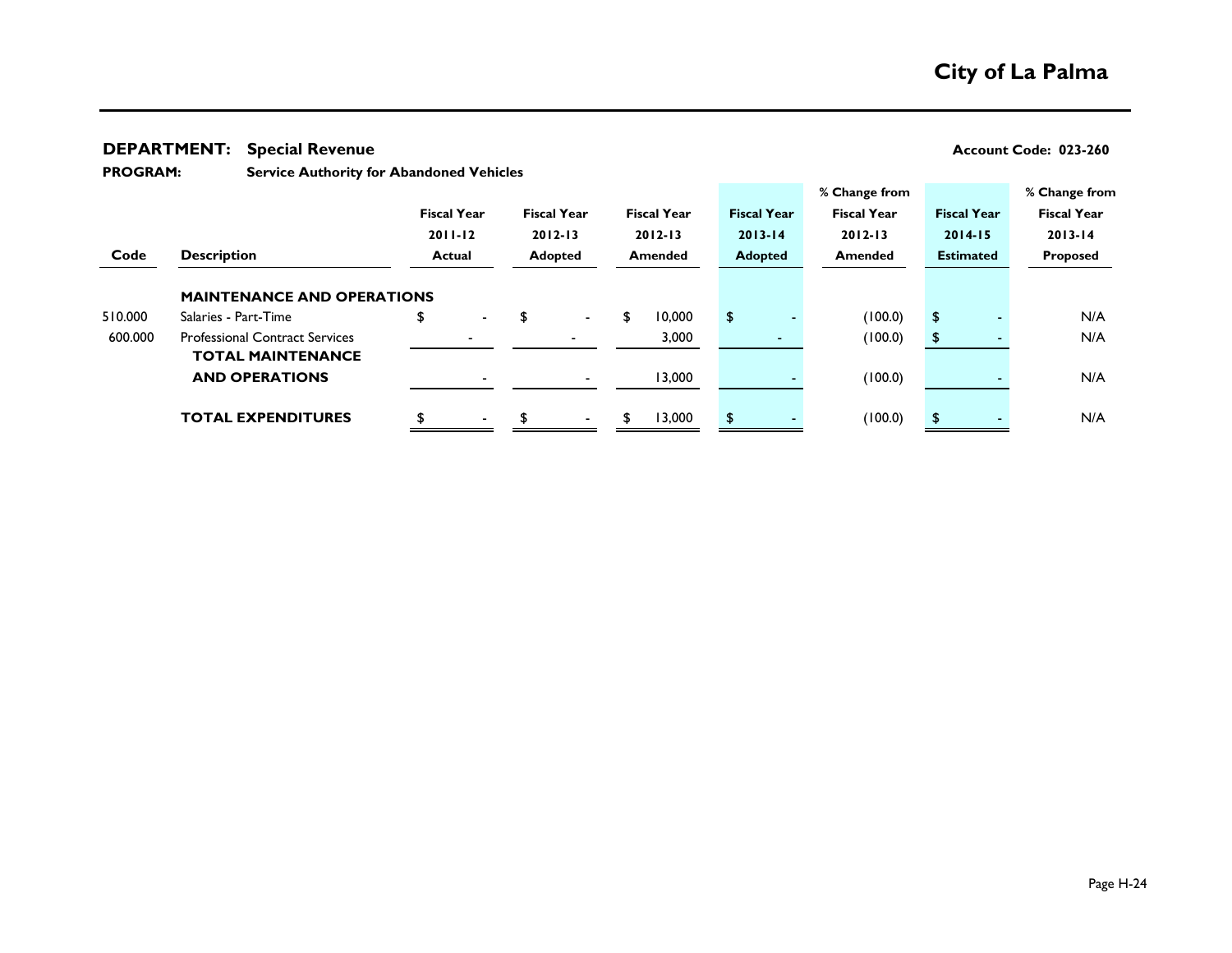#### **DEPARTMENT: Account Code: 023-260 Special Revenue**

**PROGRAM: Service Authority for Abandoned Vehicles**

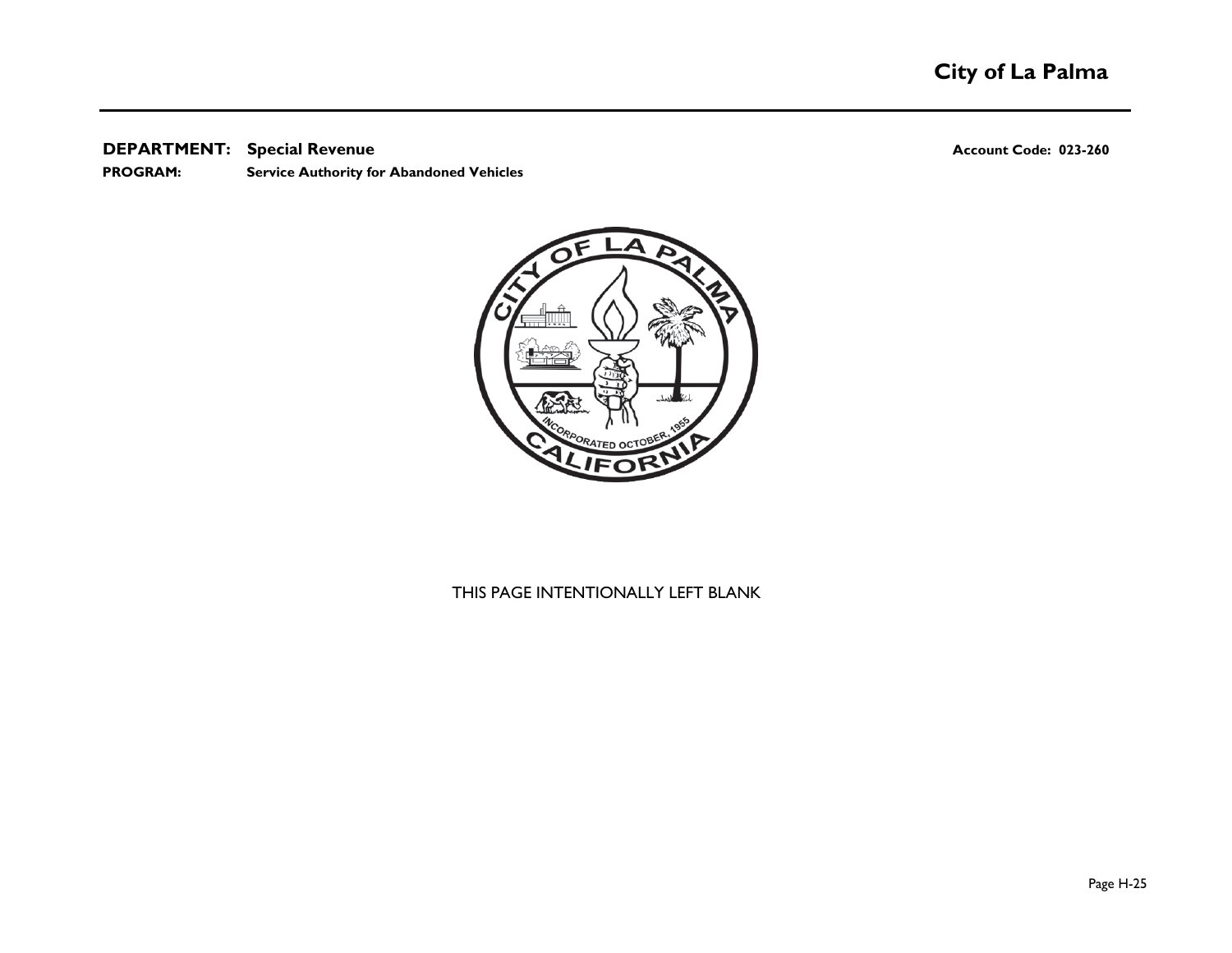### **DEPARTMENT: Account Code: 038-810 Special Revenue**

#### **Successor Agency Housing Authority PROGRAM:**

|                             |                                                    |                          |                                                     |                          |                                                     |                |   |                    | % Change from      |                                                       |         | % Change from      |  |
|-----------------------------|----------------------------------------------------|--------------------------|-----------------------------------------------------|--------------------------|-----------------------------------------------------|----------------|---|--------------------|--------------------|-------------------------------------------------------|---------|--------------------|--|
|                             | <b>Fiscal Year</b><br>$2011 - 12$<br><b>Actual</b> |                          | <b>Fiscal Year</b><br>$2012 - 13$<br><b>Adopted</b> |                          | <b>Fiscal Year</b><br>$2012 - 13$<br><b>Amended</b> |                |   | <b>Fiscal Year</b> | <b>Fiscal Year</b> | <b>Fiscal Year</b><br>$2014 - 15$<br><b>Estimated</b> |         | <b>Fiscal Year</b> |  |
|                             |                                                    |                          |                                                     |                          |                                                     |                |   | $2013 - 14$        | $2012 - 13$        |                                                       |         | $2013 - 14$        |  |
|                             |                                                    |                          |                                                     |                          |                                                     |                |   | <b>Adopted</b>     | <b>Amended</b>     |                                                       |         | <b>Proposed</b>    |  |
| <b>Personnel Services</b>   |                                                    | $\overline{\phantom{a}}$ |                                                     | $\overline{\phantom{0}}$ |                                                     | $\blacksquare$ | S | 192,000            | N/A                |                                                       | 206,100 | N/A                |  |
| Maintenance and Operations  |                                                    | $\overline{\phantom{0}}$ |                                                     | -                        |                                                     | $\blacksquare$ |   |                    | (100.0)            |                                                       |         | N/A                |  |
| Capital Outlay/Improvements |                                                    | $\blacksquare$           |                                                     |                          |                                                     | $\blacksquare$ |   |                    | N/A                |                                                       |         | N/A                |  |
| <b>Total</b>                |                                                    | $\overline{\phantom{a}}$ |                                                     |                          |                                                     | $\sim$         |   | 192,000            | (100.0)            |                                                       | 206,100 | N/A                |  |
|                             |                                                    |                          |                                                     |                          |                                                     |                |   |                    |                    |                                                       |         |                    |  |

#### PROGRAM DESCRIPTION:

The dissolution of redevelopment Statewide required the City to assume housing functions from the former Community Development Commission (CDC). This new fund -- Successor Agency Housing Authority, Fund 38 -- was created as part of the assumption of responsibilities by the City of the former CDC. This fund is responsible for all housing related matters.

### PROGRAM EXPLANATION:

| Code 501: | <b>Community Development Director</b> | 0.70 |
|-----------|---------------------------------------|------|
|           | <b>Finance Director</b>               | 0.20 |
|           |                                       | 0.90 |

Code 550: Funds budgeted in this code include this program's pro rata share of Employee Benefits costs.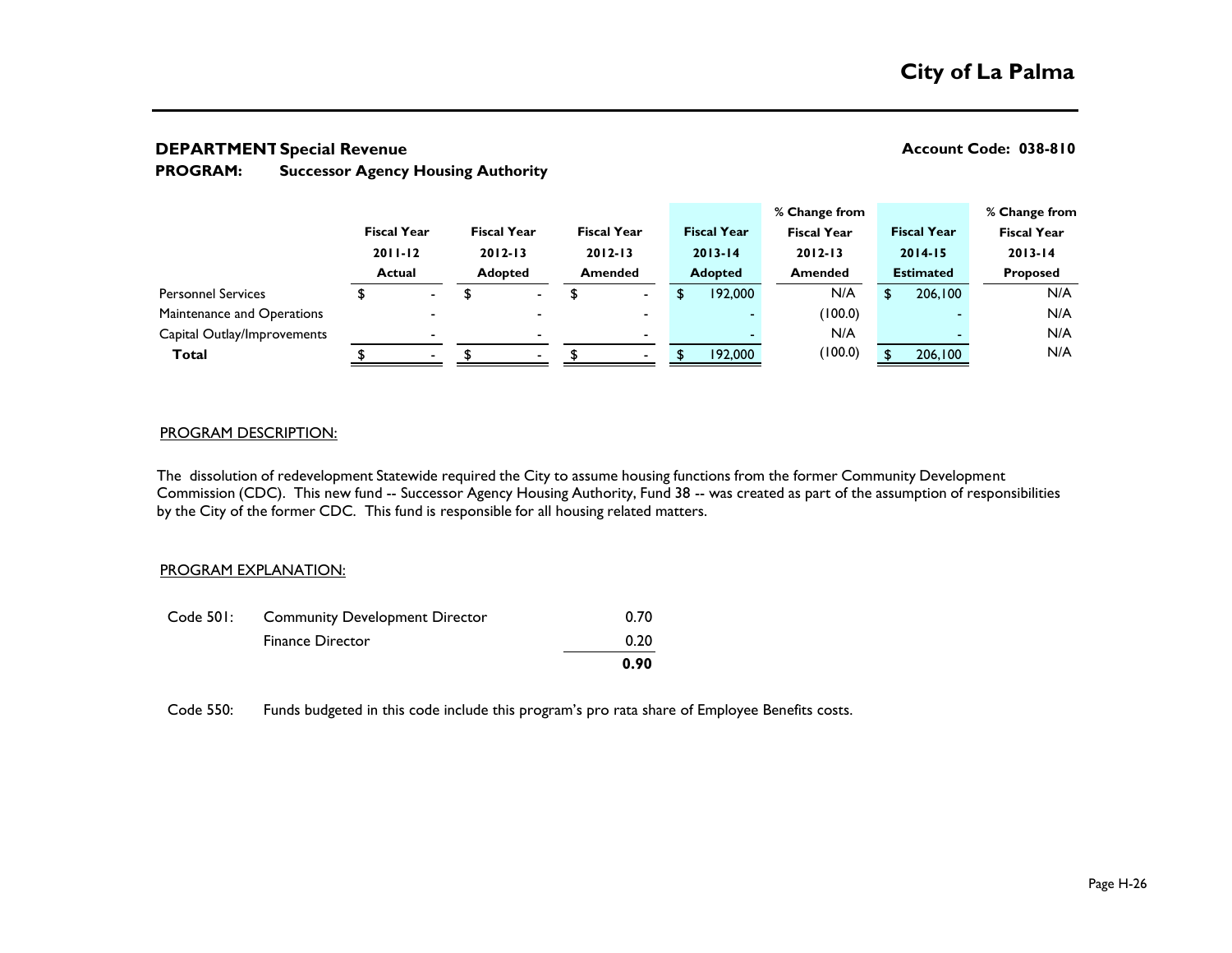### **DEPARTMENT: Account Code: 038-810 Special Revenue**

**Successor Agency Housing Authority PROGRAM:**